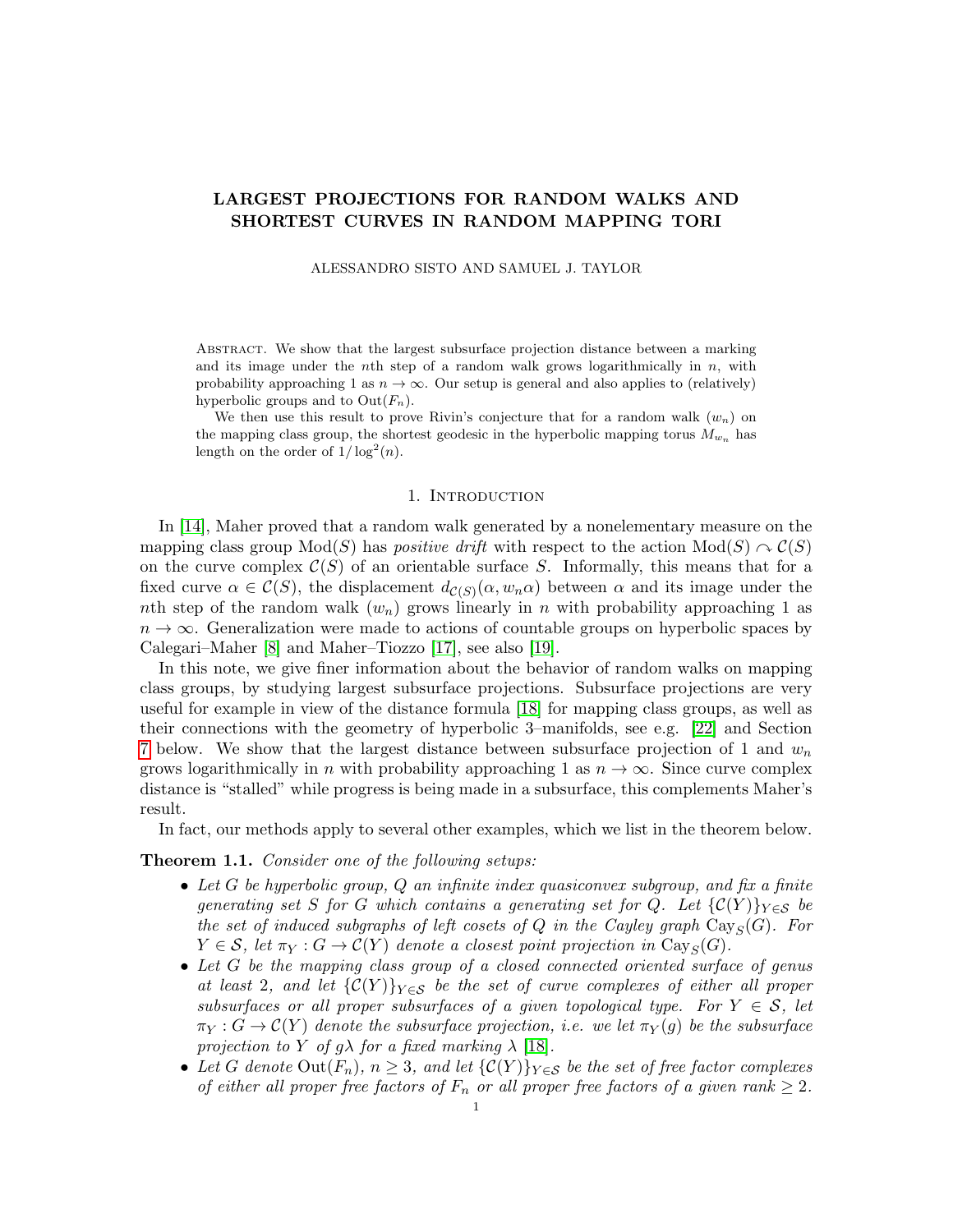For  $Y \in \mathcal{S}$ , let  $\pi_Y : G \to C(Y)$  denote the subfactor projection, i.e.  $\pi_Y(q)$  is the subfactor projection to the factor complex of Y of  $g\lambda$  for a fixed marked graph  $\lambda$ [\[5,](#page-17-1) [31\]](#page-18-5).

• Let G be hyperbolic relative to its proper subgroups  $H_1, \ldots, H_n$ , each containing an undistorted element<sup>[1](#page-1-0)</sup>. Fix a finite generating set S for G which contains generating sets for each  $H_i$ , and let  $\{C(Y)\}_{Y\in\mathcal{S}}$  be the set of induced subgraphs of left cosets of  $H_1$  in  $\text{Cay}_S(G)$ . For  $Y \in \mathcal{S}$ , let  $\pi_Y : G \to C(Y)$  denote a closest point projection in  $\mathrm{Cay}_S(G)$ .

Let  $\mu$  be a symmetric measure whose support is finite and generates G, and let  $(w_n)$ denote the random walk driven by  $\mu$ . Then there exists C so that

$$
\mathbb{P}\left(\sup_{Z\in\mathcal{S}}d_{\mathcal{C}(Z)}(\pi_Z(1),\pi_Z(w_n))\in [C^{-1}\log n, C\log n]\right)\to 1,
$$

as n tends to infinity.

We will treat all cases simultaneously by using common features of the mentioned setups. We explain those conditions in Section [2,](#page-2-0) where we also state the theorem that covers all cases (Theorem [2.3\)](#page-3-0).

In fact, we remark that Theorem [2.3](#page-3-0) covers even more cases. For example, it can be applied in the contexts of hyperplanes in cube complexes, of hierarchically hyperbolic spaces [\[3,](#page-17-2) [4\]](#page-17-3), and of hyperbolically embedded subgroups [\[9\]](#page-18-6). Also, there is no need for the support of the measure to generate  $G$ , as long as it generates a "large enough" semigroup of  $G$  (in the mapping class group case, it suffices that the semigroup contains a pseudo-Anosov and an infinite order reducible element). In the interest of brevity, we have chosen Theorem [1.1](#page-0-0) as stated.

Application to random fibered 3–manifold. Let  $S$  be a closed connected orientable surface of genus at least 2 and  $Mod(S)$  its mapping class group. For each  $f \in Mod(S)$ , we denote the corresponding mapping torus  $M(f)$ . This is the 3–manifold constructed by starting with  $S \times [0, 1]$  and glueing  $S \times \{1\}$  to  $S \times \{0\}$  via a homeomorphism in the class of f. Thurston's celebrated hyperbolization theorem for fibered 3–manifolds states that  $M(f)$ has a (unique by Mostow Rigidity) hyperbolic structure if and only if f is pseudo-Anosov [\[33,](#page-18-7) [25\]](#page-18-8).

The property of being pseudo-Anosov, and hence of determining a hyperbolic mapping torus, is typical. In fact, Rivin [\[26\]](#page-18-9) and Maher [\[14\]](#page-18-0) proved that for an appropriate random walk  $(w_n)$  on Mod(S) the probability that  $w_n$  is pseudo-Anosov goes to 1 as  $n \to \infty$ . Hence, it make sense to address questions about the typical geometry of these random hyperbolic 3-manifolds. For example, in [\[27,](#page-18-10) Conjecture 5.10], Rivin conjectures:

<span id="page-1-1"></span>Conjecture 1.2 (Rivin). The injectivity radius of a random mapping torus of a surface S decays as  $1/\log^2(n)$ .

Rivin also proves his conjecture in the case where S is a punctured torus. In the case of punctured surfaces, injectivity radius should be interpreted as  $1/2 \cdot sys(M)$ , where  $sys(M)$ is the *systole* of the hyperbolic manifold M. Recall that  $sys(M)$  is the length of the shortest geodesic in M.

<span id="page-1-0"></span><sup>&</sup>lt;sup>1</sup>We call an g undistorted if  $n \mapsto g^n$  is a quasi-isometric embedding. One can weaken the assumption to  $H_i$  being infinite, but that requires adjustments to the proof, and we opted to keep the proof as simple and as uniform as possible.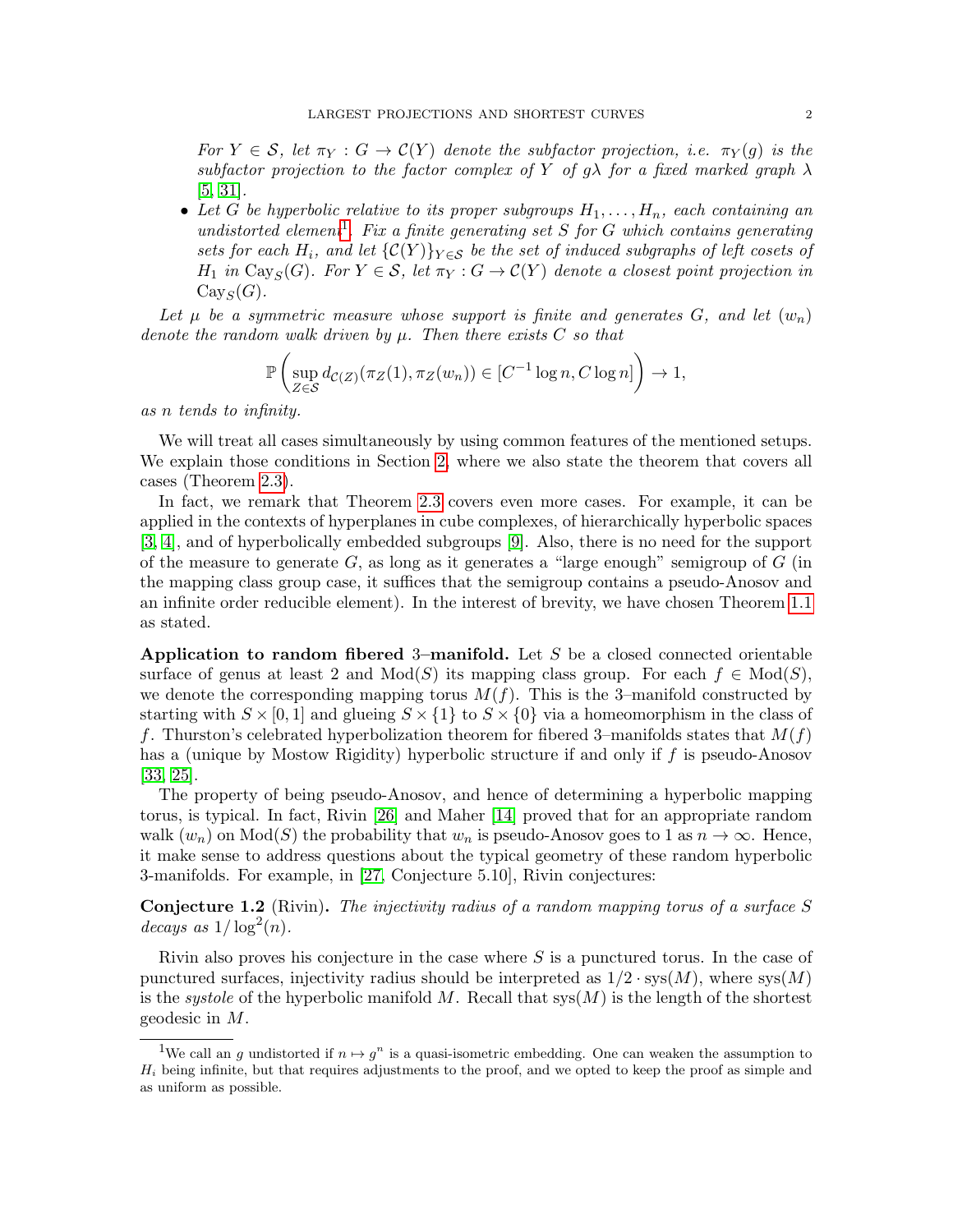In Section [7](#page-12-0) we prove Rivin's conjecture by establishing:

<span id="page-2-1"></span>**Theorem 1.3.** Let  $\mu$  be a symmetric measure whose support is finite and generates  $Mod(S)$ , and let  $(w_n)$  denote the random walk driven by  $\mu$ . Then there exists  $C > 0$  so that

$$
\mathbb{P}\left(\frac{C^{-1}}{\log^2(n)} \leq \text{sys}(M(w_n)) \leq \frac{C}{\log^2(n)}\right) \to 1,
$$

as  $n \to \infty$ .

Outline. In Section [2](#page-2-0) we introduce the general setup that covers all the cases of Theorem [1.1.](#page-0-0) In Section [3](#page-4-0) we prove a result useful to establish both the lower and the upper bound on projections, namely that it is exponentially unlikely that the projection of the random walk to  $Z$  moves a large distance. The proof is based on ideas from [\[30,](#page-18-11) [29\]](#page-18-12), but we simplify the arguments from those papers. In Section [4](#page-5-0) we prove the lower bound on projections. Besides our application to short curves on random mapping tori, this is the main and most original contribution of this paper. The proof is based on the second moment method, and to the best of our knowledge this is the first time that the method is applied in a similar context. In Section [5](#page-8-0) we prove the upper bound on projections, using ideas from [\[1\]](#page-17-4) and [\[30\]](#page-18-11) (in which the upper bound is proved in the case of mapping class groups). In Section [6](#page-10-0) we verify that the examples in Theorem [1.1](#page-0-0) fit into the general framework.

Finally, in Section [7](#page-12-0) we review the connection between subsurface projections and lengths of curves in hyperbolic mapping tori. When then use this to prove Theorem [1.3](#page-2-1) verifying Rivin's conjecture.

Acknowledgements. We are grateful to Igor Rivin, as well as one of the referees, for pointing out the connection between our work and Conjecture [1.2.](#page-1-1) We also thank Yair Minsky and David Futer for helpful conversations about hyperbolic geometry. Finally, we thank the anonymous referees for valuable suggestions that improved our exposition.

This material is based upon work supported by the National Science Foundation under grant No. DMS-1440140 while the authors were in residence at the Mathematical Sciences Research Institute in Berkeley, California, during the Fall 2016 semester.

## 2. STATEMENT OF THE MAIN THEOREM

<span id="page-2-0"></span>We now describe the common features of the projections in the various setups of Theorem [1.1.](#page-0-0)

<span id="page-2-3"></span>**Definition 2.1.** A projection system  $(S, Y_0, \{\pi_Z\}_{Z \in S}, \text{th})$  on a finitely generated group G endowed with the word metric  $d_G$  is a quadruple consisting of the following objects.

- (1) A set S together with an action of G of S with one orbit, and a specified element  $Y_0 \in \mathcal{S}$ .
- (2) For each  $Z \in \mathcal{S}$ , a metric space  $\mathcal{C}(Z)$  and an L–Lipschitz map  $\pi_Z : (G, d_G) \to \mathcal{C}(Z)$ . We set  $d_Z(x, y) = d_{\mathcal{C}(Z)}(\pi_Z(x), \pi_Z(y)).$
- (3) We have  $d_{qZ}(gx, gy) = d_Z(x, y)$  for each  $g, x, y \in G$  and  $Z \in \mathcal{S}$ .
- <span id="page-2-2"></span>(4) An equivariant symmetric relation  $\phi$  on S. We require that there exists  $B > 0$  so that whenever  $Y_0 \pitchfork gY_0$ , we have  $\min\{d_{Y_0}(g, h), d_{gY_0}(1, h)\} < B$  for every  $h \in G$ .
- (5) There exists an integer s so that for each pairwise distinct  $Y_1, \ldots, Y_s \in \mathcal{S}$  there exist  $i, j$  so that  $Y_i \pitchfork Y_j$ .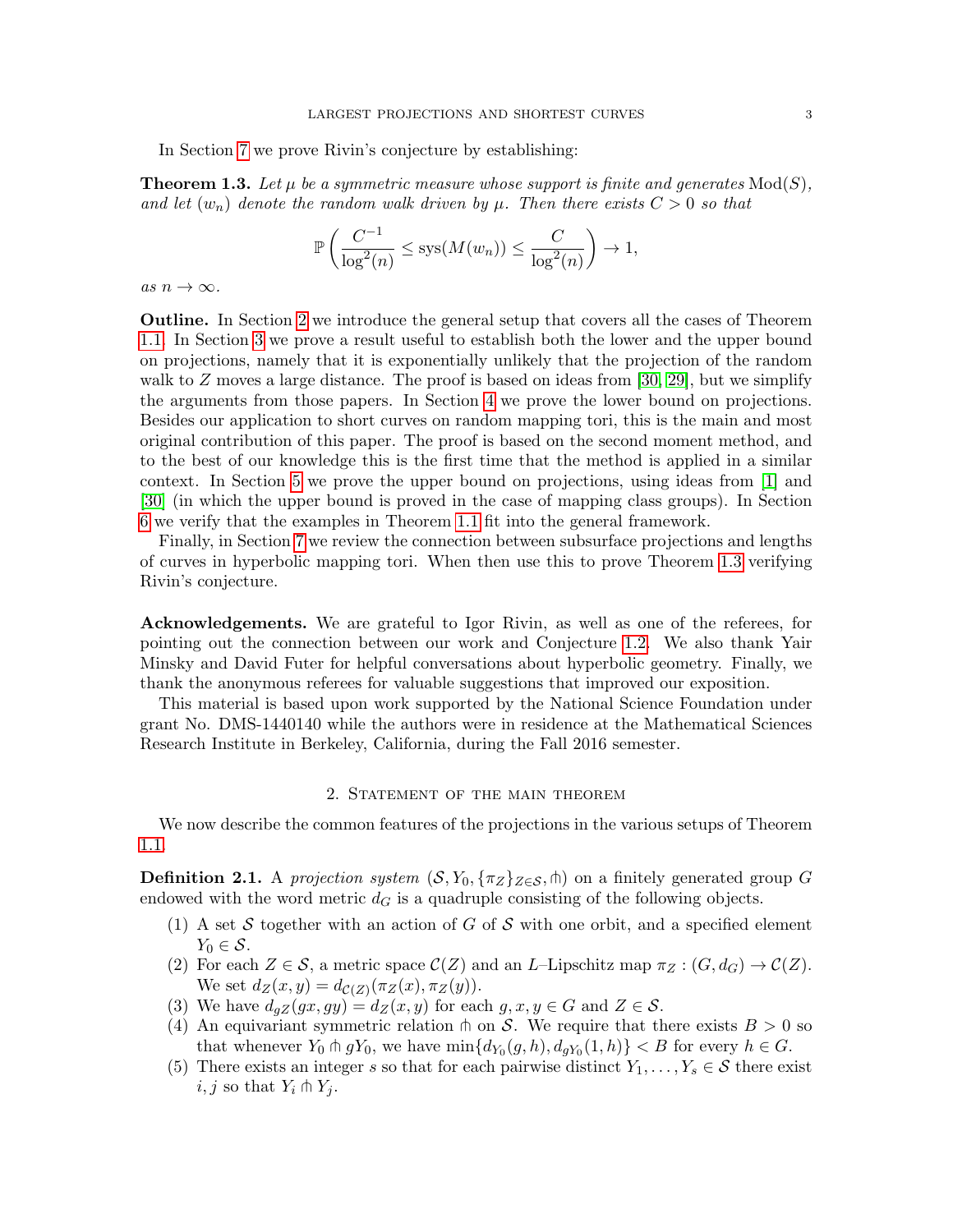Item [4](#page-2-2) above is probably most important, and in the context of mapping class groups, where  $\mathcal{C}(Z)$  is the curve complex of a subsurface, it is called the Behrstock inequality [\[2\]](#page-17-5). See Figure [1.](#page-3-1) The reader may consult Section [6.1](#page-10-1) to see how this notion of a projection system fits into the well-known context of subsurface projections for mapping class groups.

<span id="page-3-1"></span>It might be worth noting that there is no (Gromov-)hyperbolic space involved, even though we will make use of hyperbolic spaces to check a condition from Definition [2.2](#page-3-2) below.



Figure 1. An illustration of the Behrstock inequality (similar to Fig-ure 6 of [\[2\]](#page-17-5)). Here,  $Y_0 \uparrow gY_0$  and the shaded region indicates the allowable projection of  $h \in G$  to  $\mathcal{C}(Y_0) \times \mathcal{C}(qY_0)$ .

We now give the hypotheses that we will need on the measure. Notice that we did not require the stabilizer of  $Y_0$  to act on  $\mathcal{C}(Y_0)$ , which is the reason why item [2](#page-3-3) below might look strange at first.

<span id="page-3-2"></span>**Definition 2.2.** Fix a projection system  $(S, Y_0, \{\pi_Z\}_{Z \in S}, \text{th})$  on the group G. We call a finitely supported measure  $\mu$  semi-admissible if the random walk  $(w_n)$  driven by  $\mu$  satisfies the following.

- <span id="page-3-4"></span>(1) There are  $h_1, h_2 \in G$  in the support of  $\mu$  such that for every  $Z \in \mathcal{S}$  either  $h_1 Y_0 \oplus Z$ or  $h_2Y_0 \pitchfork Z$ .
- <span id="page-3-3"></span>(2) There are  $x_1, x_2 \in G$  in the support of  $\mu$  such that  $d_{Y_0}(x_1h, x_2h) \geq 2B$  for each  $h \in G$  and for B as in Definition [2.1](#page-2-3)[.4.](#page-2-2)
- <span id="page-3-5"></span>(3) There exists  $C_0 \geq 1$  so that  $\mathbb{P}(w_n \in Stab(Y_0), d_{Y_0}(1, w_n) \geq n/C_0)$  is positive for each  $n \geq 1$ , where  $Stab(Y_0)$  denotes the stabilizer of  $Y_0$  in G.
- <span id="page-3-6"></span>(4) There exists  $C_0 \geq 1$  so that  $\mathbb{P}(w_n Y_0 \not\uparrow Y_0) \leq C_0 e^{-n/C_0}$  for each  $n \geq 1$ .

We call a measure  $\mu$  admissible if both  $\mu$  and the reflected measure  $\hat{\mu}(g) = \mu(g^{-1})$  are semi-admissible.

We remark that in our applications, we show that a convolution power of some initial measure is admissible. (See Section [6.](#page-10-0)) The main theorem of the paper is the following.

<span id="page-3-0"></span>**Theorem 2.3.** Let G be a group and let  $(S, Y_0, \{\pi_Z\}_{Z \in S}, \text{th})$  be a projection system on G. Let  $(w_n)$  be a random walk driven by an admissible measure. Then there exists  $C \geq 1$  so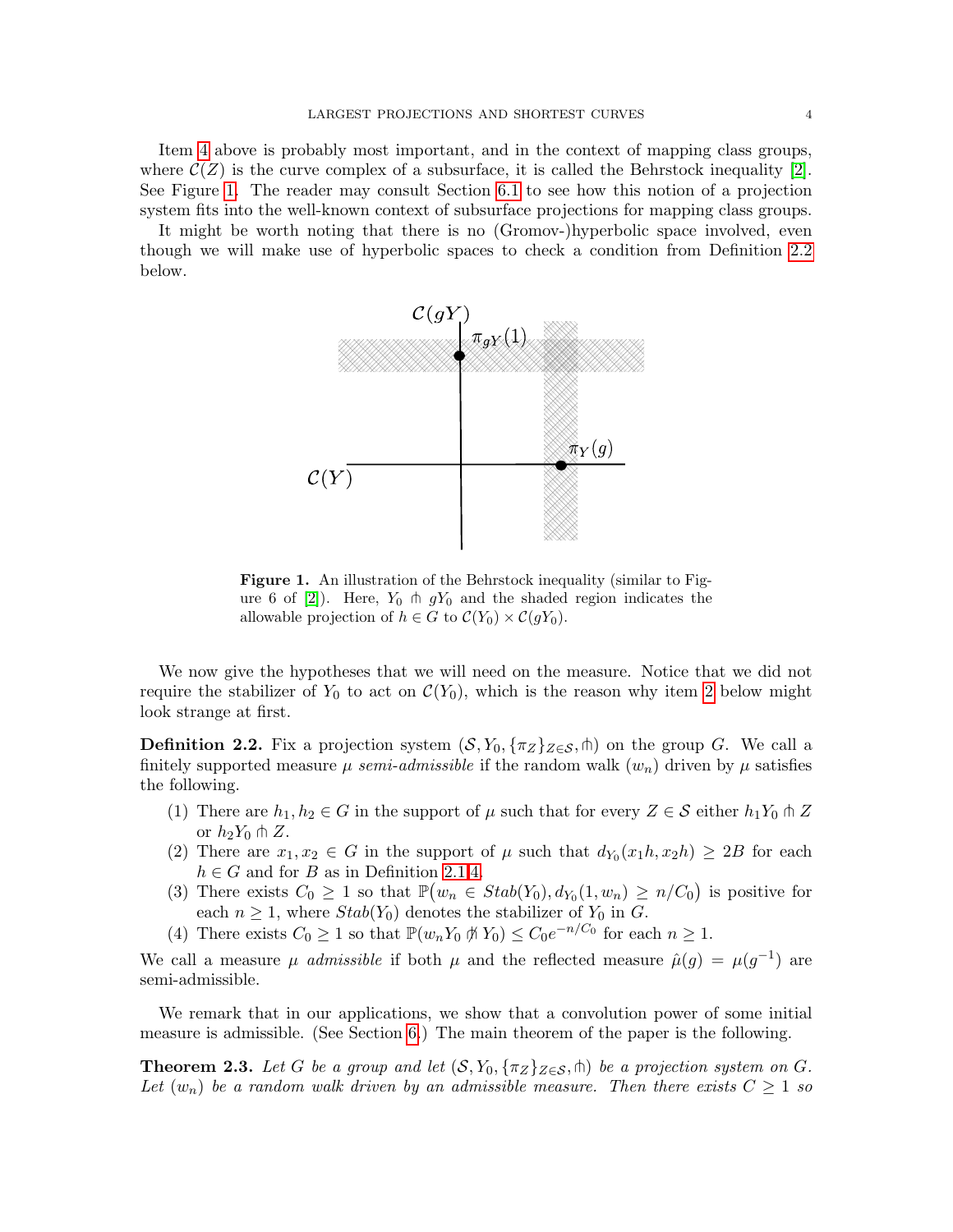that

$$
\mathbb{P}\left(\sup_{Z\in\mathcal{S}} d_Z(1, w_n) \in [C^{-1}\log n, C\log n]\right)
$$

qoes to 1 as n qoes to  $\infty$ .

The upper bound and lower bound on random projections are proved separately in Theorem [4.3](#page-8-1) and Theorem [5.2](#page-9-0) respectively, which together give Theorem [2.3.](#page-3-0)

### 3. Exponential decay of projection distance

<span id="page-4-0"></span>In this section we fix the projection system  $(S, Y_0, \{\pi_Z\}_{Z\in\mathcal{S}}, \pitchfork)$  on the finitely generated group G endowed with the word metric  $d_G$ . Also, we let  $\mu$  be a semi-admissible measure generating the random walk  $(w_n)$ .

The following lemma tells us, thinking of  $q$  as an intermediate step of the random walk, that there is a definite probability that the projection onto Z of the random walk does not change from some point on.

<span id="page-4-1"></span>**Lemma 3.1.** There exist  $\epsilon, C > 0$  so that for any n the following holds. For any  $q \in G$ and  $Z \in \mathcal{S}$ , we have  $\mathbb{P}(d_Z(g, gw_n) \geq C) \leq 1 - \epsilon$ .

The proof exploits a "replacement" trick, where we start with  $w_n$  having  $d_Z(g, gw_n) \geq C$ and (thinking of  $w_n$  as a random path) replace its initial subpath of length 2 to lower the  $d_Z$ .

*Proof.* We first note that it suffice to prove the lemma for  $Z = Y_0$ . This is because  $Z = zY_0$ for some  $z \in G$  and  $d_Z(g, gw_n) = d_{zY_0}(g, gw_n) = d_{Y_0}(z^{-1}g, z^{-1}gw_n)$ .

Fix  $h_1, h_2$  as in Definition [2.2](#page-3-2)[.1,](#page-3-4) and  $x_1, x_2$  as in Definition [2.2.](#page-3-2)[2.](#page-3-3) If  $n = 1$ , the statement of the lemma holds if we choose  $C > L \sup_{h \in sum(u)} d_G(1, h)$ , where L is the Lipschitz constant of  $\pi_{Y_0}$ . For  $n \geq 2$  we have

$$
\mathbb{P}(d_{Y_0}(g,gw_n)\geq C)=\sum_{h\in G}\mathbb{P}(d_{Y_0}(g,gw_2h)\geq C)\mathbb{P}(w_2^{-1}w_n=h).
$$

Fix any  $h \in G$ . There exists i so that  $g^{-1}Y_0 \uparrow h h_iY_0$  and hence  $Y_0 \uparrow h g h_iY_0$ . Also, since  $d_{gh_iY_0}(gh_ix_1h, gh_ix_2h) \ge 2B$ , there exists j so that  $d_{gh_iY_0}(1, gh_ix_jh) \ge B$ . Hence  $d_{Y_0}(gh_i, gh_ix_jh) < B$  by Definition [2.1.](#page-2-3)[4,](#page-2-2) so that  $d_{Y_0}(g, gh_ix_jh) < B + Ld_G(1, h_i)$ . This proves  $\mathbb{P}(d_{Y_0}(g, g w_2 h) \ge C) \le 1 - \epsilon$  if  $C > B + L \max\{d_G(1, h_1), d_G(1, h_2)\}\)$ , where we set  $\epsilon = \min_{i,j} {\{\mu(h_i) \mu(x_j)\}} > 0$ . To finish up,

$$
\mathbb{P}(d_{Y_0}(g,gw_n)\geq C)\leq (1-\epsilon)\sum_{h\in G}\mathbb{P}(w_2^{-1}w_n=h)=1-\epsilon.
$$

The following key proposition says that it is (exponentially) unlikely that a random walk projects far away on Z. To prove the lower bound on the largest random projection we just need the case  $R = 0$ , i.e. we do not need the conditional probability.

<span id="page-4-2"></span>**Proposition 3.2.** There exists  $M \geq 1$  so that for each  $Z \in \mathcal{S}$ , each positive integer n and each  $t, R \geq 0$  we have

$$
\mathbb{P}\big(d_Z(1,w_n)\geq t+R\mid d_Z(1,w_n)\geq R\big)\leq Me^{-t/M}.
$$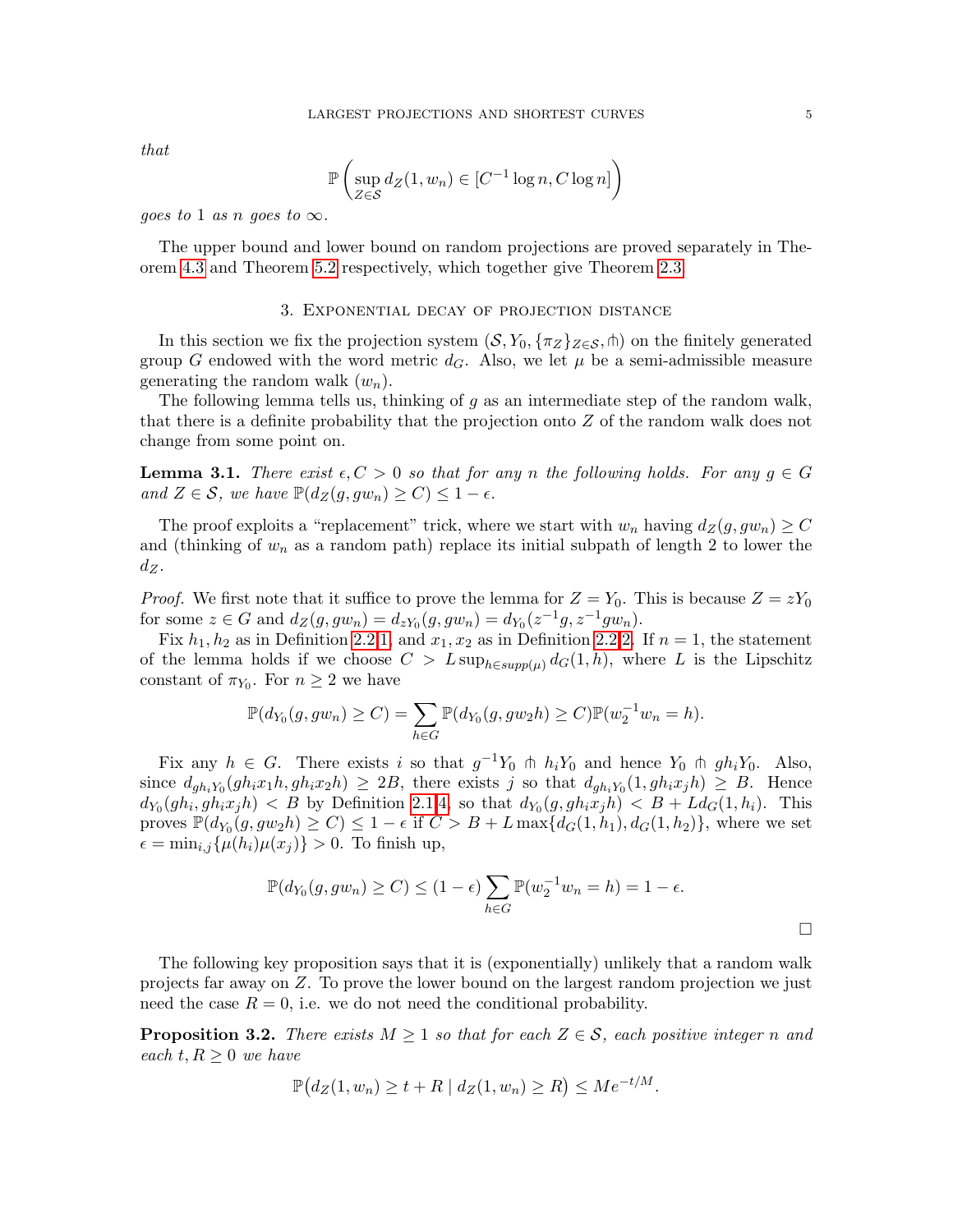The idea of proof is to show that the probability that the projection to  $Z$  is much further away than  $s \geq 0$  plus some constant is a bounded multiple of the probability that it is about s. This is because, in view of Lemma [3.1,](#page-4-1) once an intermediate step of the random walk projects further than s, there is a definite probability that the projection does not change.

*Proof.* First of all, let us rephrase the statement. Let  $f_{Z,n}(s) = \mathbb{P}(d_Z(1, w_n) \geq s)$ . We have to find M, not depending on Z, n, so that  $f_{Z,n}(t+R) \leq f_{Z,n}(R)Me^{-t/M}$  for each  $t, R \geq 0$ . For the proof, fix Z, n and set  $f(s) = f_{Z,n}(s)$ .

We now fix some constants. Let  $\epsilon, C > 0$  be as in Lemma [3.1;](#page-4-1) in particular

$$
\mathbb{P}(d_Z(g,gw_m)\geq C)\leq \frac{1-\epsilon}{\epsilon}\mathbb{P}(d_Z(g,gw_m)
$$

for each  $g \in G$  and  $m \geq 0$ , since  $\mathbb{P}(d_Z(g, gw_m) < C) \geq \epsilon$ . We increase C to ensure that  $L d_G(1,g) \leq C$  for each  $g \in \text{supp}(\mu)$ , where L is the Lipschitz constant of  $\pi_Z$ . In particular, any given step of the random walk moves the projection by at most C.

For  $g \in G$  and m an integer, denote by  $E_{g,m}$  the event where  $w_{n-m} = g$  and  $n-m = g$  $\min\{j : d_Z(1, w_j) \geq s + C\}.$  Then

$$
f(s + 3C)
$$
  
\n
$$
\leq \sum_{d_Z(1,g) \in [s+C, s+2C]} \mathbb{P}(d_Z(1, gw_m) \geq s + 3C) \mathbb{P}(E_{g,m})
$$
  
\n
$$
\leq \sum_{\epsilon} \mathbb{P}(d_Z(g, gw_m) \geq C) \mathbb{P}(E_{g,m})
$$
  
\n
$$
\leq \frac{1 - \epsilon}{\epsilon} \sum_{\epsilon} \mathbb{P}(d_Z(g, gw_m) < C) \mathbb{P}(E_{g,m})
$$
  
\n
$$
\leq \frac{1 - \epsilon}{\epsilon} (f(s) - f(s + 3C)),
$$

where we used  $f(s) - f(s + 3C) = \mathbb{P}(d_Z(1, w_n) \in [s, s + 3C)).$ 

Hence,  $f(s+3C) \leq (1-\epsilon)f(s)$ , and in turn we get  $f(R+3Ci) \leq (1-\epsilon)^{i}f(R)$  for each integer  $i \geq 0$ . This implies the required exponential decay of f.

### 4. Lower bound on projections via the second moment method

<span id="page-5-0"></span>4.1. Heuristic discussion. In this section we prove that there exists a projection of at least logarithmic size with high probability. The reason why one expects a logarithmic size projection is that, roughly speaking, a random word of length n contains all subwords of length  $\epsilon \log n$ , and in particular it will contain a subword that creates a logarithmic size projection. The remaining parts of the word should not affect this projection too much in view of Proposition [3.2.](#page-4-2) This heuristic alone, however, only gives that the expected number of logarithmic size projections diverges, but it does not say anything about the probability that one exists.

The actual proof relies on the second moment method, i.e. the estimate that for a random variable  $X \geq 0$  with finite variance and  $\mathbb{E}(X) > 0$ , we have

$$
\mathbb{P}(X > 0) \ge \frac{\mathbb{E}(X)^2}{\mathbb{E}(X^2)}.
$$

The second moment method is especially suited for dealing with random variables X that can be written as  $\sum_{i=1}^{n} Y_i$ , where "most pairs"  $Y_i, Y_j$  are "mostly uncorrelated", meaning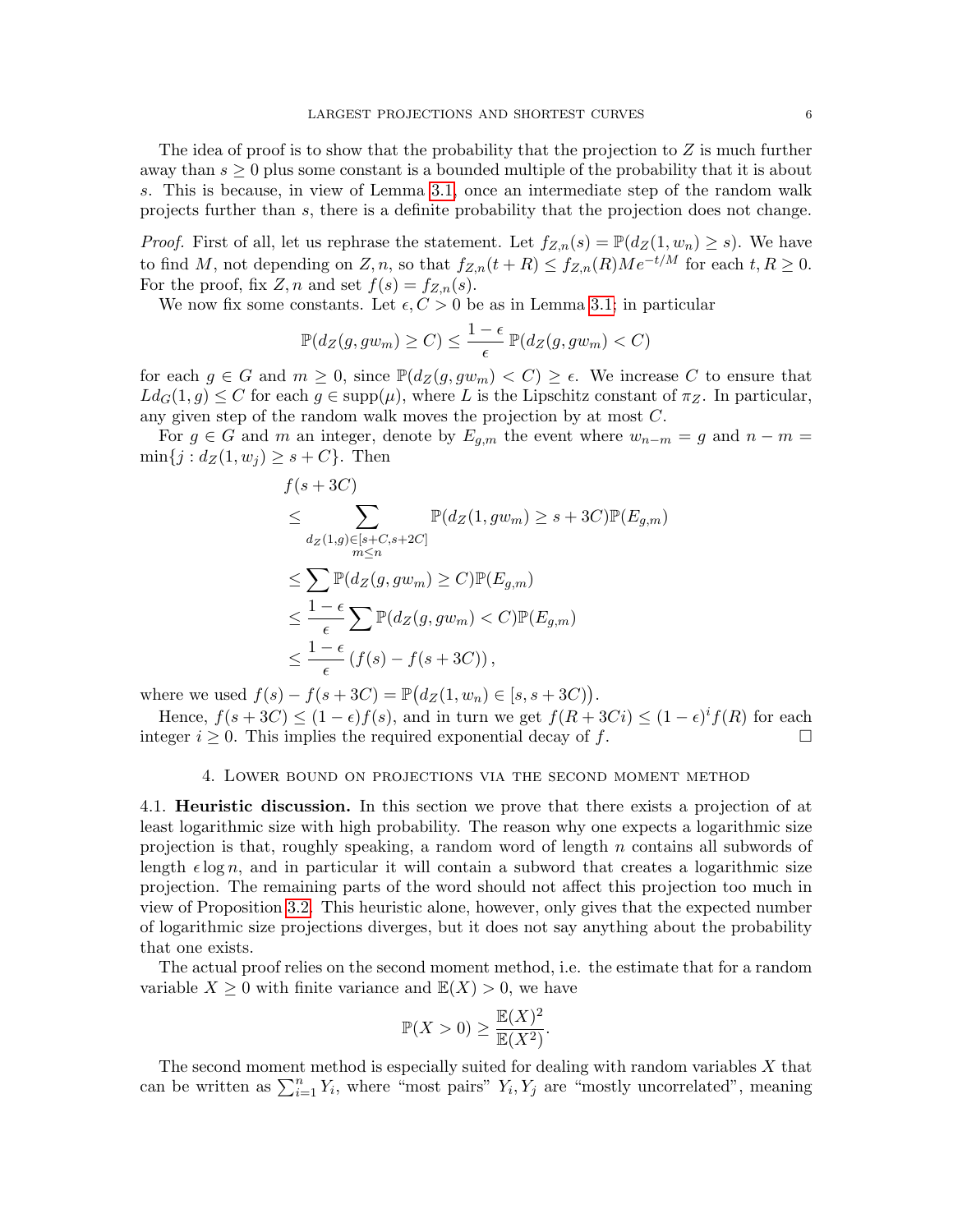that  $\mathbb{E}(Y_i Y_j)$  is approximately  $\mathbb{E}(Y_i)\mathbb{E}(Y_j)$ . In this case the numerator  $\sum_{i,j} \mathbb{E}(Y_i)\mathbb{E}(Y_j)$  is approximately equal to the denominator  $\sum_{i,j} \mathbb{E}(Y_i Y_j)$ , implying that  $\mathbb{P}(X > 0)$  is close to 1.

<span id="page-6-2"></span>4.2. The proof. We use the notation of Theorem [2.3](#page-3-0) as well as Definitions [2.1](#page-2-3) and [2.2.](#page-3-2) In this section we prove that there exists  $\epsilon_0 > 0$  so that

$$
\mathbb{P}\left(\sup_{Z\in\mathcal{S}} d_Z(1, w_n) \ge \epsilon_0 \log n\right) \to 1, \quad (*)
$$

as *n* tends to  $\infty$ .

Let c be the minimal probability of an element in  $supp(\mu)$ . Then for each k and each  $g \in G$  we have that  $\mathbb{P}(w_k = g)$  is either 0 or at least  $c^k$ . We fix a positive  $\epsilon_1 < \frac{1}{\log(1)}$  $\frac{1}{\log(1/c)}$  from now until the end of the section and set  $k(n) = \lfloor \epsilon_1 \log n \rfloor$ . To simplify the notation, we fix n and set  $k = k(n)$ , and stipulate that all constants appearing below do not depend on n.

In view of the discussion above and Definition [2.2.](#page-3-2)[3,](#page-3-5) there exists  $\epsilon_2 \in (0,1)$  so that for every sufficiently large n we can choose  $x_n \in G$  with the properties that

- (1)  $p_n := \mathbb{P}(w_k = x_n) \geq n^{\epsilon_1 \log(c)},$
- (2)  $x_nY_0 = Y_0$ , and
- (3)  $d_Y(1, x_n) \geq \epsilon_2 \log(n)$ .

For  $i \leq n - k$ , let  $W_i$  be the indicator function of the event  $w_i^{-1}w_{i+k} = x_n$ . Also, let  $L_i$  be the indicator function for the event that  $d_{Y_0}(w_i^{-1}, 1) \leq \epsilon_2 \log(n)/3$  and let  $R_i$  be the indicator function for the event that  $d_{Y_0}(1, w_{i+k}^{-1}w_n) \leq \epsilon_2 \log(n)/3$ .

Set  $Y_i = L_i W_i R_i$  and note that if  $Y_i = 1$ , then

$$
d_{w_i Y_0}(1, w_n) \ge d_{w_i Y_0}(w_i, w_i x_n) - d_{w_i Y_0}(1, w_i) - d_{w_i x_n Y_0}(w_i x_n, w_n)
$$
  
\n
$$
\ge d_{Y_0}(1, x_n) - d_{Y_0}(w_i^{-1}, 1) - d_{Y_0}(1, w_{i+k}^{-1} w_n)
$$
  
\n
$$
\ge \epsilon_2 \log(n) - 2\frac{\epsilon_2}{3} \log(n)
$$
  
\n
$$
= \frac{\epsilon_2}{3} \log(n). \quad (**)
$$

Hence, what we want to show is that with high probability there exists i with  $Y_i = 1$ .

<span id="page-6-0"></span>**Lemma 4.1.**  $\mathbb{E}(Y_i) = p_n(1 - O(n^{-\epsilon_3}))$  for each i, where  $\epsilon_3 > 0$ .

*Proof.* Since  $Y_i = L_i W_i R_i$  and  $L_i, W_i, R_i$  are independent, it suffices to show that  $\mathbb{P}(L_i = 0)$ and  $\mathbb{P}(R_i = 0)$  decay polynomially as  $n \to \infty$ . Indeed, by Proposition [3.2,](#page-4-2)

$$
\mathbb{P}\left(d_{Y_0}(w_i^{-1}, 1) > \frac{\epsilon_2}{3}\log(n)\right) \leq Me^{-\frac{\epsilon_2}{3M}\log(n)} \leq Mn^{-\frac{\epsilon_2}{3M}}.
$$

as required. The case for  $\mathbb{P}(R_i = 0)$  is similar.

The following proposition is the key one to apply the second moment method.

<span id="page-6-1"></span>**Proposition 4.2.**  $\mathbb{E}(Y_i Y_j) = p_n^2 (1 - O(n^{-\epsilon_4}))$  whenever  $|i - j| \ge \log n$ , where  $\epsilon_4 > 0$ .

The idea of proof is the following. We have to prove that if in two specified spots along the random path we see the word  $x_n$ , then it is very likely that  $Y_i = Y_j = 1$ , i.e. that certain projections are not too big. In order to show this, we consider the 3 remaining subpaths of the random path. See Figure [2.](#page-7-0) Such paths and their inverses give small projection to Y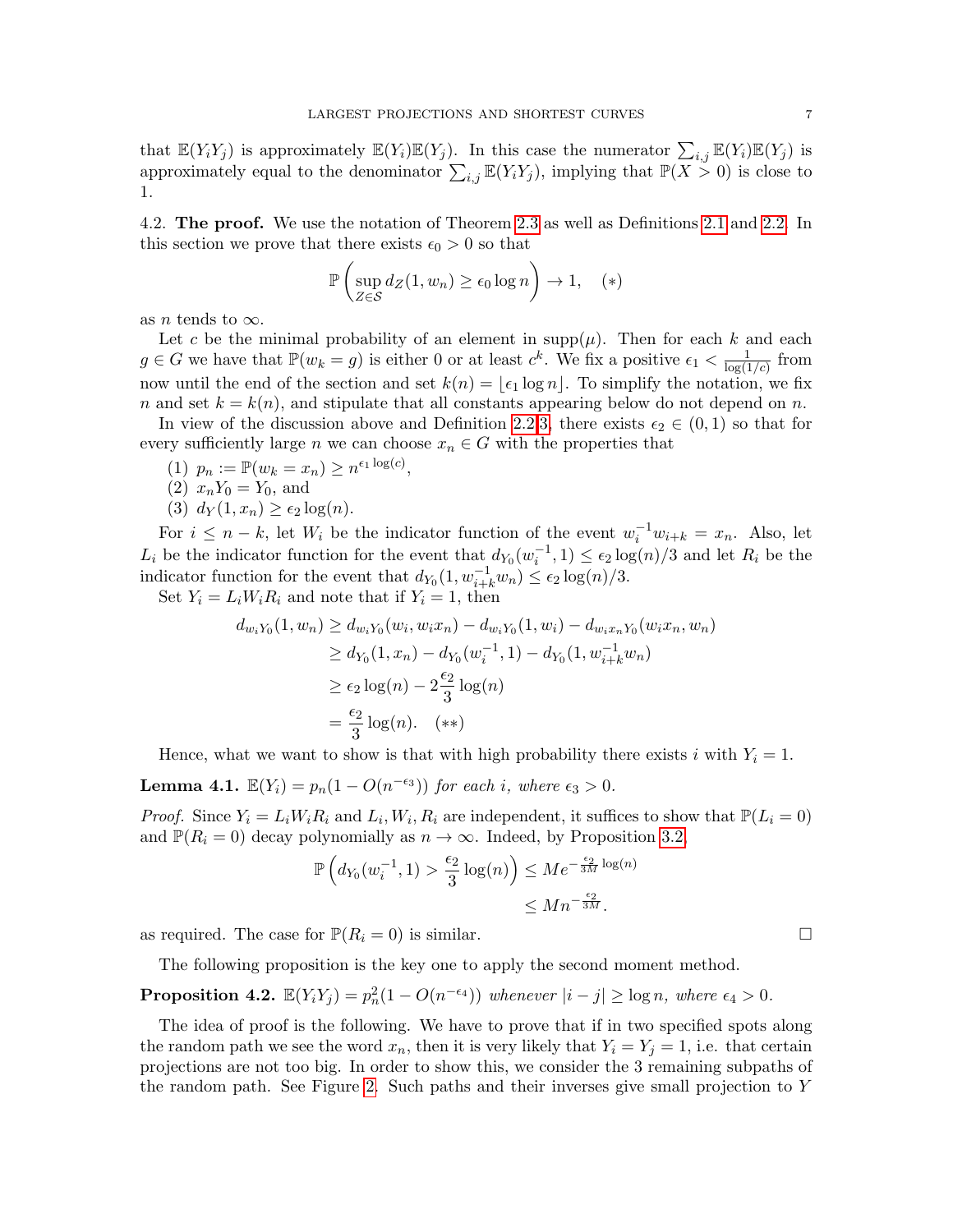by Proposition [3.2.](#page-4-2) But then it is easy to control all projections we are interested in using the Behrstock inequality.

*Proof.* Fix  $i \leq j - \log n$ . Let  $A_1 = \{W_i = 1\}$ ,  $A_2 = \{W_j = 1\}$ , and  $A_3$  be the event that either  $Y_0 \nparallel w_{i+k}^{-1} w_j Y_0$  or one of the following distances is larger than  $\frac{\epsilon_2}{3} \log(n) - B$ :

(1)  $d_{Y_0}(1, w_i^{-1}),$ (2)  $d_{Y_0}(1, w_{i+k}^{-1}w_j),$ (3)  $d_{Y_0}(1, w_j^{-1}w_{i+k}),$ (4)  $d_{Y_0}(1, w_{j+k}^{-1}w_n)$ .

Notice that  $A_1, A_2, A_3$  are independent. We claim that  $W_i W_j 1_{A_3^c} \leq Y_i Y_j \leq W_i W_j$ . Once we establish the claim, we have that  $p_n^2(1 - \mathbb{P}(A_3)) \leq \mathbb{E}(Y_i Y_j) \leq p_n^2$ . Since the probability of each of the 5 events making up  $A_3$  decays polynomial in n, the first by the admissibility condition Definition [2.2](#page-3-2)[.4](#page-3-6) and the last four by Proposition [3.2,](#page-4-2) this will complete the proof of the proposition.

<span id="page-7-0"></span>

Figure 2. The line represents the random path under consideration, with the thicker segments being the occurrences of  $x_n$ . The arrows suggest the paths that have small enough projection onto  $Y_0$  in the event  $A_3^c$  (which is often).

To prove the claim, we show that  $A_1 \cap A_2 \cap A_3^c \subset \{Y_i = 1\} \cap \{Y_j = 1\}$ , i.e. that if

- $w_i^{-1}w_{i+k} = x_n, w_j^{-1}w_{j+k} = x_n,$
- $Y_0 \pitchfork w_{i+k}^{-1} w_j Y_0$ , and
- all distances in (1) (4) listed above are at most  $\frac{\epsilon_2}{3} \log(n) B$

then for l equal to i or j,  $d_{Y_0}(w_l^{-1})$  $\binom{-1}{l}, 1 \leq \frac{\epsilon_2}{3} \log(n)$  and  $d_{Y_0}(1, w_{l+k}^{-1} w_n) \leq \frac{\epsilon_2}{3} \log(n)$ . We show this for  $l = i$  since the other case is similar.

First, note that by assumption  $w_{i+k} = w_i x_n$  and  $w_{i+k} = w_j x_n$ . Hence,

$$
d_{Y_0}(1, w_{i+k}^{-1} w_n) = d_{w_i Y_0}(w_i x_n, w_n)
$$
  
\n
$$
\leq d_{w_i Y_0}(w_i x_n, w_j) + d_{w_i Y_0}(w_j, w_n)
$$
  
\n
$$
\leq \frac{\epsilon_2}{3} \log(n) - B + d_{w_i Y_0}(w_j, w_n),
$$

and so it suffices to show that  $d_{w_i Y_0}(w_j, w_n) \leq B$ . If not, then since  $w_i x_n Y_0 = w_i Y_0 \oplus w_j Y_0$ , we must have that  $d_{w_j Y_0}(w_i x_n, w_n) \leq B$ . On the other hand, by the triangle inequality,

$$
d_{w_j Y_0}(w_i x_n, w_n) \ge d_{w_j Y_0}(w_j, w_j x_n) - d_{w_j Y_0}(w_i x_n, w_j) - d_{w_j x_n Y_0}(w_j x_n, w_n)
$$
  
=  $d_{Y_0}(1, x_n) - d_{Y_0}(1, w_{i+k}^{-1} w_j) - d_{Y_0}(1, w_{j+k}^{-1} w_n)$   
 $\ge \epsilon_2 \log n - 2\frac{\epsilon_2}{3} \log n + 2B,$ 

a contradiction.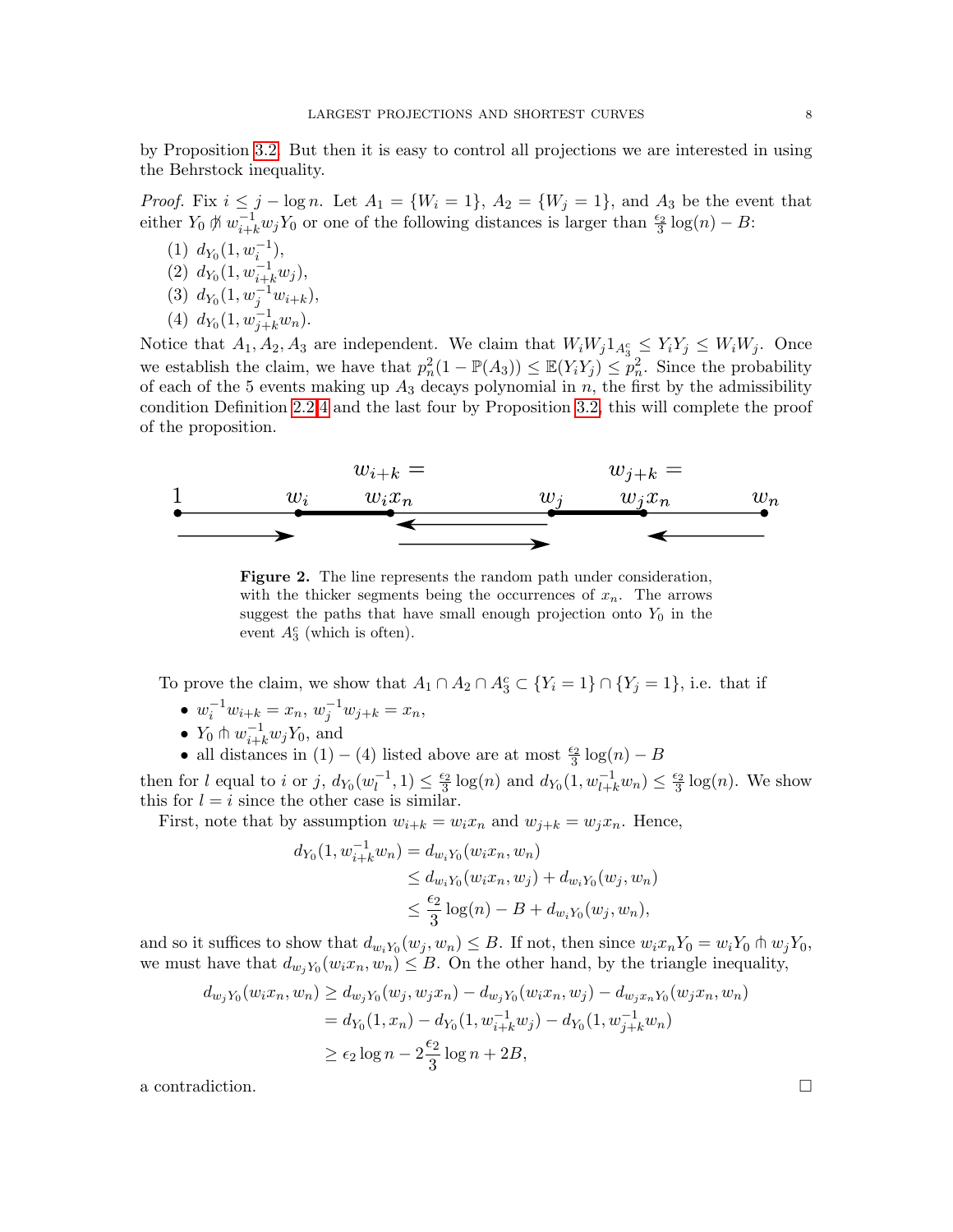We are ready to prove the lower bound (∗).

<span id="page-8-1"></span>**Theorem 4.3.** Let  $(S, Y, \{\pi_Z\}_{Z \in S}, \text{th})$  be a projection system on the finitely generated group G and let  $\mu$  be a an admissible measure generating the random walk  $(w_n)$ . Then there exists  $\epsilon_0 > 0$  so that

$$
\mathbb{P}\left(\sup_{Z\in\mathcal{S}} d_Z(1,w_n)\geq \epsilon_0\log(n)\right)\to 1,
$$

as  $n \to \infty$ .

*Proof.* Let  $Y_i$  be as above and set  $X = X_n = \sum_{i=1}^{n-k} Y_i$ . We show that  $\mathbb{P}(X > 0)$  approaches 1 as  $n \to \infty$ , which suffices in view of the estimate (\*\*).

Since  $\mathbb{E}(Y_i Y_j) \leq \mathbb{E}(Y_i) \leq p_n(1 - O(n^{-\epsilon_3}))$  by Lemma [4.1,](#page-6-0) Proposition [4.2](#page-6-1) implies that

$$
\sum_{i,j} \mathbb{E}(Y_i Y_j) = \sum_{|i-j| < \log n} \mathbb{E}(Y_i Y_j) + \sum_{|i-j| \ge \log n} \mathbb{E}(Y_i Y_j)
$$
\n
$$
\le 3n \log(n) p_n (1 - O(n^{-\epsilon_3})) + n^2 p_n^2 (1 - O(n^{-\epsilon_4}))
$$
\n
$$
\le n^2 p_n^2 (1 - o(1)),
$$

where we used that  $n \log(n) p_n / n^2 p_n^2 = \log(n) / np_n$  tends to 0. This holds since  $np_n \ge$  $n^{1+\epsilon_1 \log(c)}$ , which grows polynomially since  $\epsilon_1 < \frac{1}{\log(1)}$  $\frac{1}{\log(1/c)}$ .

By the second moment method (and Lemma [4.1\)](#page-6-0), we have

$$
\mathbb{P}(X > 0) \ge \frac{\mathbb{E}(X)^2}{\mathbb{E}(X^2)} = \frac{\sum_{i,j} \mathbb{E}(Y_i)\mathbb{E}(Y_j)}{\sum_{i,j} \mathbb{E}(Y_iY_j)} \n\ge \frac{(n-k)^2 p_n^2 (1 - o(1))}{n^2 p_n^2 (1 - o(1))} = 1 - o(1),
$$

<span id="page-8-0"></span>as required.  $\square$ 

#### 5. Upper bound on projections via distance formula lower bound

We start with a proposition that provides a distance-formula-type lower bound on the distance in G between two elements.

This will be useful for us because in order to show that with high probability there is a logarithmic upper bound on  $\sup_{Z} d_Z(1, w_n)$  the idea is the following. For each given Z we have the required upper bound in view of Proposition [3.2,](#page-4-2) and in view of the following proposition we only need to check a controlled number of Z.

<span id="page-8-2"></span>**Proposition 5.1.** Let  $(S, Y_0, \{\pi_Z\}_{Z \in S}, \text{h})$  be a projection system on the finitely generated group G endowed with the word metric  $d_G$ . Then there are  $K, C \geq 0$  so that for all  $h \in G$ we have

$$
\sum_{Z \in \mathcal{S}} \{ \{ d_Z(1,h) \} \}_K \le C \cdot d_G(1,h),
$$

where  $\{\{x\}\}_K = x$  if  $x \geq K$  and 0 otherwise.

In the setting of the mapping class groups, the metric spaces  $\mathcal{C}(Z)$  are curve complexes of subsurfaces and Proposition [5.1](#page-8-2) follows from the Masur–Minsky distance formulas [\[18\]](#page-18-3). However, the proof we give does not rely on the Masur–Minsky hierarchy machinery and applied to our general notion of a projection system. Our proof is a generalization of the argument appearing in [\[1\]](#page-17-4).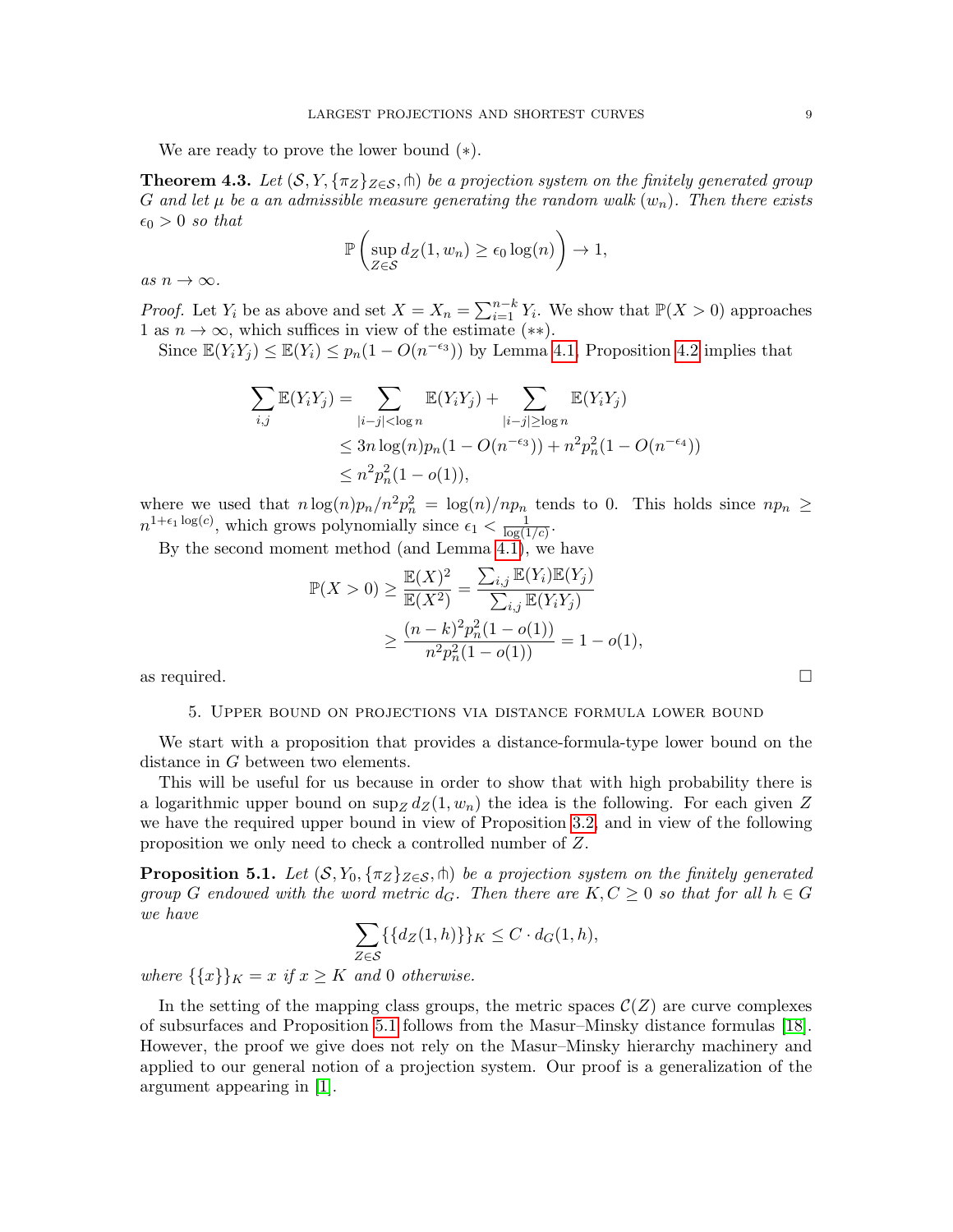Proof. We use the notation and constants in Definitions [2.1.](#page-2-3)

Let  $K = 5B + 3L$  and fix a geodesic  $1 = h_0, h_1, \ldots, h_N = h$  in G. Let  $\Omega$  be the set of  $Z \in \mathcal{S}$  with  $d_Z(1, h) \geq K$ . For each  $Z \in \Omega$  choose  $i_Z, t_Z \in \{0, \ldots, N\}$  as follows:  $i_Z$  is the largest index k with  $d_Z(h_0, h_k) \leq 2B + L$  and  $t_Z$  is the smallest index k greater than  $i_Z$  with  $d_Z(h_k, h_N) \leq 2B + L$ . Write  $I_Z = [i_Z, t_Z] \subset \{0, 1, \ldots, N\}$  and note that this subinterval is well-defined. Further since the projection of adjacent vertices in the geodesic have  $d_Z$  less than or equal to L,  $d_Z(h_0, h_k)$ ,  $d_Z(h_k, h_N) \ge 2B$  for all  $k \in I_Z$  and  $d_Z(h_{i_Z}, h_{i_Z}) \ge B + L$ .

**Claim.** If  $aY_0, bY_0 \in \Omega$  and  $aY_0 \pitchfork bY_0$  then  $I_{aY_0} \cap I_{bY_0} = \emptyset$ .

*Proof.* Toward a contradiction, take  $k \in I_{aY_0} \cap I_{bY_0}$ . Since  $aY_0 \pitchfork bY_0$  we have either  $d_{aY_0}(b, h_0) < B$  or  $d_{bY_0}(a, h_0) < B$ . Assume the former; the latter case is proven by exchanging the occurrences of  $a$  and  $b$  in the proof. By the triangle inequality,

$$
d_{aY_0}(b, h_k) \geq d_{aY_0}(h_0, h_k) - d_{aY_0}(b, h_0) \geq 2B - B = B.
$$

So, since  $aY_0 \pitchfork bY_0$ , we have  $d_{bY_0}(a, h_k) < B$  and

$$
d_{bY_0}(a, h_N) \geq d_{bY_0}(h_k, h_N) - d_{bY_0}(a, h_k) \geq 2B - B = B.
$$

and we conclude, again since  $aY_0 \pitchfork bY_0$ , that  $d_{aY_0}(b, h_N) \leq B$ . This, together with our initial assumption, implies

$$
d_{aY_0}(h_0, h_N) \le d_{aY_0}(h_0, b) + d_{aY_0}(b, h_N) \le 2B < K
$$

contradicting that  $aY_0 \in \Omega$ .

Returning to the proof of the proposition, we have the intervals  $\{I_Z : Z \in \Omega\}$  of  $\{0, 1, \ldots, N\}$ . By the claim above and our assumption on the number of pair-wise thincomparable elements of S, each  $k \in \{0, 1, \ldots, N\}$  is contained in at most s intervals. Hence,

$$
\sum_{Z \in \Omega} |t_Z - i_Z| \le s \cdot d_G(1, h).
$$

Finally, using the Lipschitz condition on the projections,

$$
d_Z(1,h) \leq d_Z(h_{i_Z}, h_{t_Z}) + 4B + 2L
$$
  

$$
\leq L|t_Z - i_Z| + 4B + 2L.
$$

Since, we have  $d_Z(1,h) \geq 5B + 3L$  for each  $Z \in \Omega$ , we get  $\frac{1}{5L} \cdot d_Z(1,h) \leq |t_Z - i_Z|$  and so putting this with the inequality above

$$
\sum_{Z \in \Omega} d_Z(1, h) \le 5sL \cdot d_G(1, h)
$$

as required.  $\Box$ 

<span id="page-9-0"></span>**Theorem 5.2.** Let  $(S, Y_0, \{\pi_Z\}_{Z \in S}, \text{th})$  be a projection system on the finitely generated group G and let  $\mu$  be a semi-admissible measure generating the random walk  $(w_n)$ . Then there exists  $A \geq 1$  so that

$$
\mathbb{P}(\exists Z \in \mathcal{S} : d_Z(1, w_n) \ge A \log n)
$$

tends to 0 as n tends to  $\infty$ .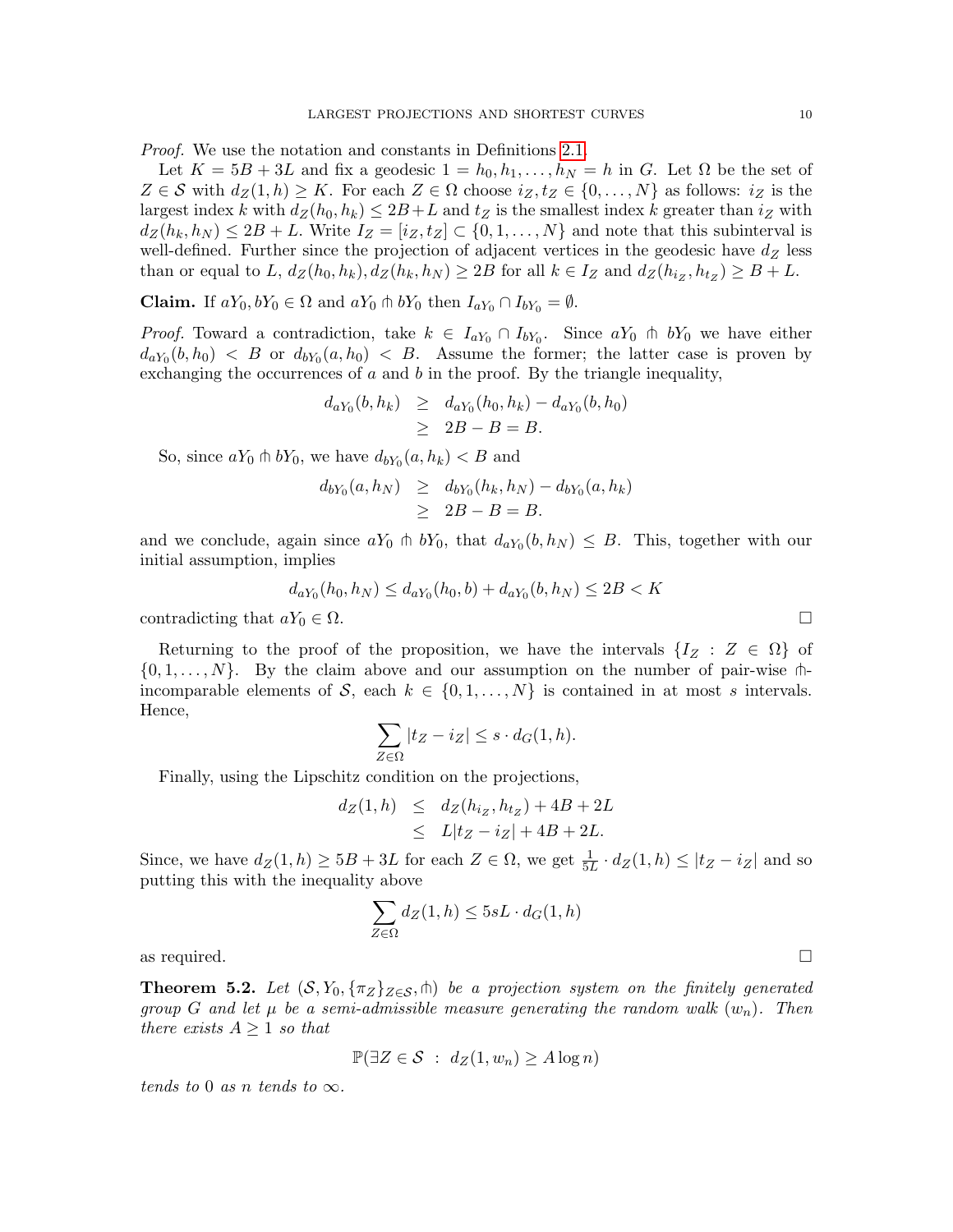*Proof.* Let C, K be as in Proposition [5.1,](#page-8-2) let M be as in Proposition [3.2,](#page-4-2) and set  $l =$  $\sup_{h \in supp(\mu)} d_G(1, h)$ . Then we notice that  $\sum_{Z \in \mathcal{S}} \mathbb{P}(d_Z(1, w_n) \geq K) \leq Cl \cdot n$  for each  $n \geq 0$ . In fact  $\mathbb{P}(d_Z(1,w_n) \geq K)$  is the expected value of the indicator function of the event  $A_Z = \{d_Z(1, w_n) \geq K\}$ , so that the aforementioned sum equals the expected value of the random variable  $|\{Z \in \mathcal{S} : d_Z(1, w_n) \geq K\}|$ . By Proposition [5.1](#page-8-2) we have  $|\{Z \in \mathcal{S} : d_Z(1, w_n) \geq K\}|$  $d_Z(1,g) \geq K \leq C d_G(1,g)$  for each  $g \in G$ , hence the estimate follows.

Choose any  $A > M$ . For n large enough that  $A \log n \geq K$  we have

$$
\mathbb{P}(\exists Z \in \mathcal{S} : d_Z(1, w_n) \ge A \log n)
$$
  
\n
$$
\le \sum_{Z \in \mathcal{S}} \mathbb{P}(d_Z(1, w_n) \ge A \log n | d_Z(1, w_n) \ge K) \mathbb{P}(d_Z(1, w_n) \ge K)
$$
  
\n
$$
\le Me^{-(A \log n - K)/M} \sum \mathbb{P}(d_Z(1, w_n) \ge K)
$$
  
\n
$$
\le (MCle^{K/M})n^{1 - A/M},
$$

where the second inequality follows from Proposition [3.2.](#page-4-2) Since this quantity tends to 0 by our choice of A, the proof is complete.

#### 6. Proof of Theorem [1.1](#page-0-0)

<span id="page-10-0"></span>Here we show how Theorem [1.1](#page-0-0) follows from Theorem [2.3.](#page-3-0) We give full details in the case of mapping class groups; the other cases follow a very similar outline and we provide slightly fewer details and the needed references.

<span id="page-10-1"></span>6.1. Mapping class groups and subsurface projections. In this subsection, we assume that the reader has some familiarity with subsurface projections, as defined by Masur– Minsky in [\[18\]](#page-18-3). Set  $G = Mod(S)$ . Since there are only finitely many G-orbits of (isotopy classes of) essential subsurfaces, we can deal with each orbit separately. For any proper essential subsurface  $Y_0$  of S, let  $S = \{gY_0 : g \in G\}$ , and for  $Z \in S$ , let  $\pi_Z$  denote the subsurface projection to the curve complex  $\mathcal{C}(Z)$  of Z. If we complete  $\partial Y_0$  to a marking  $\lambda$  (a collection of curves cutting S into disks and once-punctured disks), then we define  $\pi_Z \colon G \to C(Z)$  by  $\pi_Z(g) = \pi_Z(g\lambda)$ . With this definition,  $\pi_Z$  is L-Lipschitz for some  $L > 1$ ([\[18,](#page-18-3) Lemma 2.5]). This verifies the first 3 conditions in the definition of a projection system (Definition [2.1\)](#page-2-3).

Subsurfaces  $Y$  and  $Z$  overlap if, up to isotopy, they are neither disjoint nor nested. In this case, we write Y  $\Uparrow$  Z. Note that by construction, if Y and Z overlap, then  $d_Z(\lambda, Y) \leq L$ . Here,  $\pi_Z(Y)$  is by definition the projection of the boundary of Y to  $\mathcal{C}(Z)$ . The usual Behrstock inequality [\[2\]](#page-17-5) states that there exists  $D \geq 0$  such that for any marking  $\eta$  and overlapping subsurfaces Y and Z,  $\min\{d_Y(\partial Z,\eta), d_Z(\partial Y,\eta)\}\leq D$ . Hence, setting  $B=D+L$ verifies the fourth condition of Definition [2.1.](#page-2-3) To show that subsurface projections give a projection system for the mapping class group, it remains to show the there is a bound on the size of a collection of pairwise nonoverlapping subsurfaces of S. This fact is easily verified since such subsurfaces can be realized simultaneously as either disjoint or nested on S (see the proof of Theorem 6.10 in [\[18\]](#page-18-3)).

Let  $\mu$  be a symmetric probability measure on  $Mod(S)$  whose support is finite and generates Mod(S). We show that there is a k such that  $\overline{\mu} = \mu^{*k}$  is admissible. Here,  $\mu^{*k}$  is the k-fold convolution power of  $\mu$ , which by definition is

$$
\mu^{*k}(g) = \sum_{x_1...x_k=g} \mu(x_1) \cdots \mu(x_k).
$$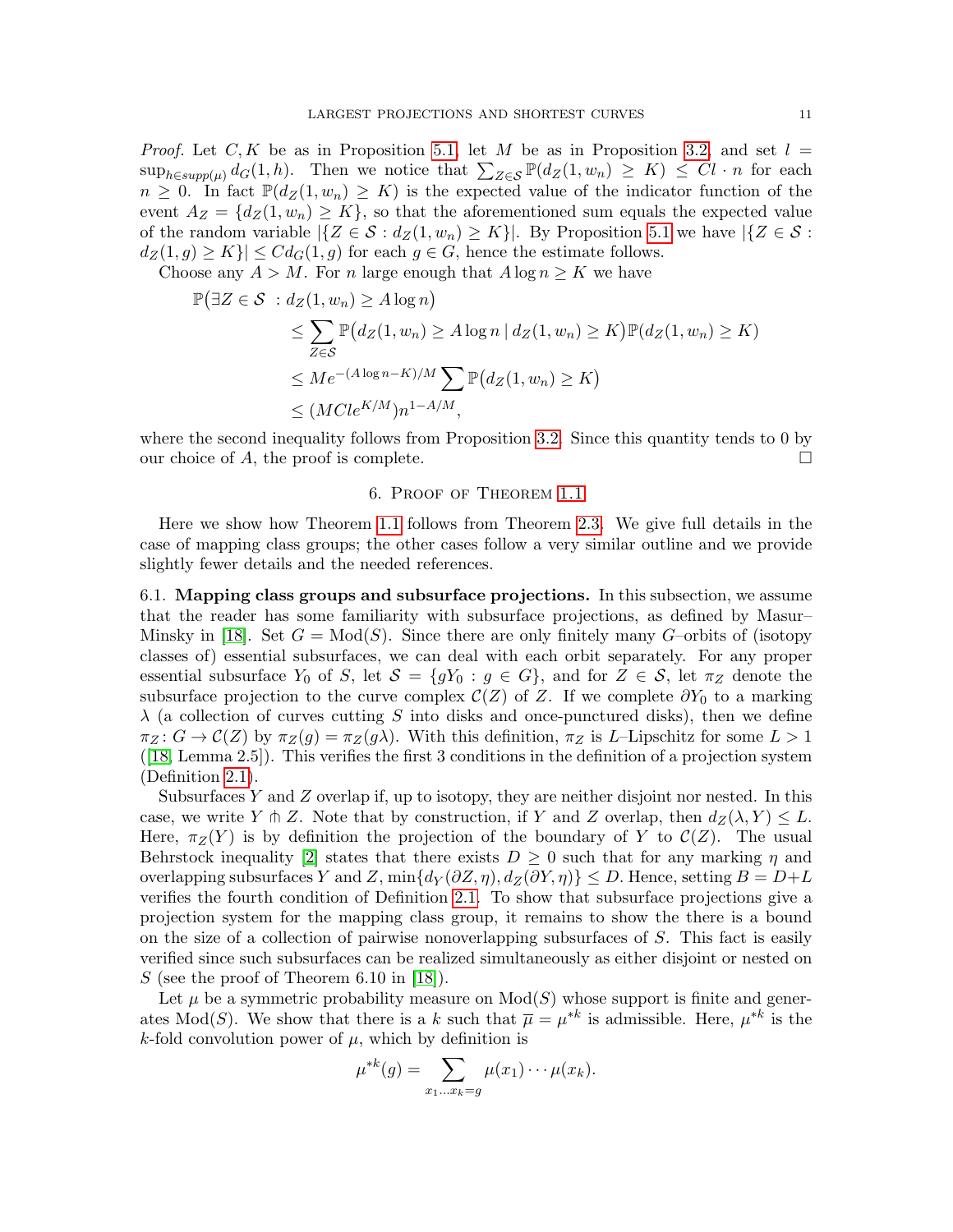From this, Theorem [1.1](#page-0-0) for  $G = Mod(S)$  follows immediately from Theorem [2.3](#page-3-0) (and the fact that the projections are L–Lipschitz). Let  $Y_0$  and  $\lambda$  be as above and fix  $f \in Mod(S)$ which acts as a pseudo-Anosov on  $Y_0$  such that  $f^2$  has translation length at least  $2B$  in  $\mathcal{C}(Y_0)$ . Further, fix a pseudo-Anosov  $g \in Mod(S)$  whose translation length on  $\mathcal{C}(S)$  is at least  $3L + 1$ . Choose k so that, up to replacing f and g with appropriate powers, f and g are in the support of  $\overline{\mu} = \mu^{*k}$ . Note we also have that  $f^{-1}, g^{-1} \in \text{supp}(\overline{\mu})$ .

Now the first condition of Definition [2.2](#page-3-2) hold for  $h_1 = g^{-1}, h_2 = g$  since if both  $gY_0$  and  $g^{-1}Y_0$  fail to overlap some surface Z and  $\gamma$  is a boundary component of  $Y_0$ , then

$$
d_S(\gamma, g^2 \gamma) = d_S(g^{-1} \gamma, g\gamma) \le d_S(g^{-1} \gamma, \partial Z) + d_S(\partial Z, g\gamma) \le 3L,
$$

contradicting our choice of g. The second condition of Definition [2.2](#page-3-2) is satisfied for  $x_1 =$  $f, x_2 = f^{-1}$ , while the third condition holds since the support of  $\overline{\mu}^{*n}$  contains  $f^n$ . The final condition of Definition [2.2](#page-3-2) is easily deduced from the fact that, by [\[15,](#page-18-13) Theorem 1.2], the random walk makes linear progress with exponential decay in  $\mathcal{C}(S)$ .

6.2. Quasiconvex subgroups. Consider the setup of a quasiconvex subgroup  $H$  of a hy-perbolic group G, with S the family of its cosets. The first 3 properties in Definition [2.1](#page-2-3) are easy. The relation  $\phi$  is having bounded projection onto each other, so that the fourth item follows from basic hyperbolic geometry. The final item follows from finiteness of width [\[12\]](#page-18-14).

As in the case of mapping class groups, the proof of admissibility uses a hyperbolic space, X, that we now define. We let S be any finite generating set of  $G$ , and consider the Cayley graph X of G with respect to the infinite generating set  $S \cup H$ .

We could not find a reference for the following statement, despite it being implicit in several papers. Recall that an action on a hyperbolic space is non-elementary if there exist two loxodromic elements with no common limit point at infinity.

## **Lemma 6.1.** X is hyperbolic and the action of G on X is non-elementary.

*Proof.* By [\[11,](#page-18-15) Theorem 6.4], X is hyperbolic. In fact, by [\[13,](#page-18-16) Proposition 2.6] quasigeodesics in G map to unparameterized quasigeodesics in X. In particular, if q is any element of  $G$ , then the action of g on X is either elliptic or loxodromic. The combination of [\[20,](#page-18-17) Theorem 1-(b)] (which provides an element  $x \in G$  not conjugate into H) and [\[20,](#page-18-17) Theorem 2] (for  $K = \langle x \rangle$  prove that there exists an element of G, that we denote g, that cannot act elliptically, and hence it acts loxodromically. Similarly, we can apply the same reasoning to find an element  $g'$  that acts loxodromically on the Cayley graph of  $G$  with respect to  $S \cup H \cup \langle g \rangle$ , and in particular it will also act loxodromically on X. It is easy to see that g and  $g'$  cannot have a common limit point at infinity.

A convolution power of  $\mu$  will have support containing an infinite order element of the quasiconvex subgroup, as well as an element with large translation distance on  $X$ , easily implying the first three items of Definition [2.2.](#page-3-2)

We can now apply the linear progress result in [\[17\]](#page-18-1) to get that the random walk we are considering makes linear progress with exponential decay in  $X$ , easily implying the final condition of Definition [2.2](#page-3-2) (since if two cosets are far away in  $X$  then they are, in particular, far away in G and hence they have bounded projection onto each other).

6.3. Peripheral subgroups. Consider the setup of a peripheral subgroup with an undistorted element of a relatively hyperbolic group, with  $\mathcal S$  the family of its cosets. The relation  $\phi$  in this case is just being distinct, and the needed properties of projections follow from, e.g., [\[28\]](#page-18-18).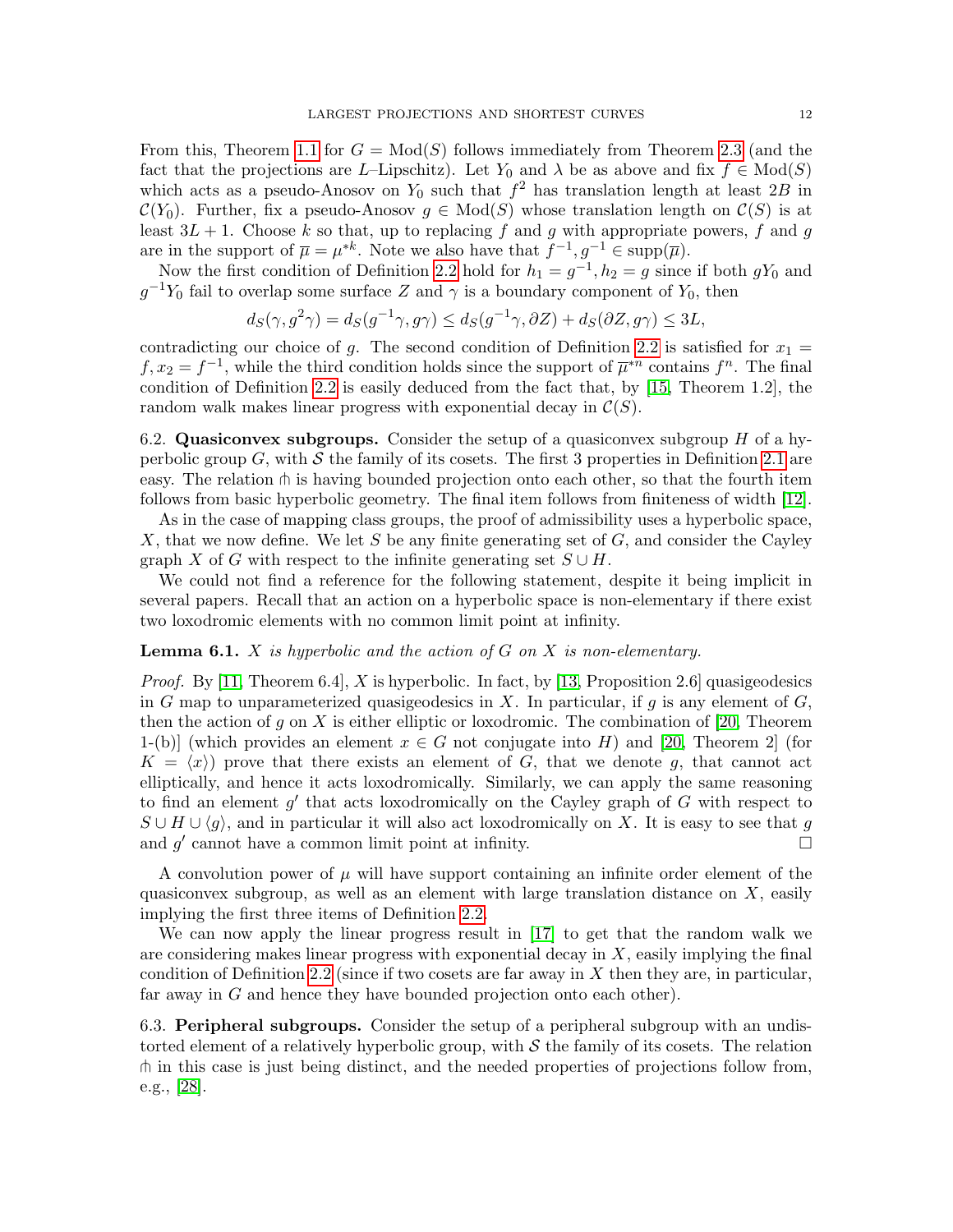The last item once again uses a hyperbolic space. In this case, the hyperbolic space X is a coned-off graph: If S is a finite generating set for  $G$ , then X is the Cayley graph with respect to the generating set  $S \cup H_1 \cup \cdots \cup H_n$ . The hyperbolicity of X is part of the definition of relative hyperbolicity from [\[10\]](#page-18-19), and the action is non-elementary due to results in [\[23\]](#page-18-20). More precisely, [\[23,](#page-18-20) Lemma 4.5] gives a loxodromic element  $g$  for the action. Moreover, g is contained in an elementary subgroup  $E(q)$  that can be added to the list of peripheral subgroups [\[23,](#page-18-20) Corollary 1.7], so that one can find a loxodromic element  $g'$  with respect to the new list of peripherals. Similarly to the hyperbolic group case, it is easy to see that  $q, q'$  are the required pair of loxodromic elements.

Admissibility now follows similarly to the other cases, using a sufficiently large power of the undistorted element of  $H$  (any undistorted element of a group  $H$  has powers with arbitrarily large translation distance on the Cayley graph of H).

6.4. Out( $F_n$ ) and subfactor projections. Subfactor projections were introduced by Bestvina–Feighn in [\[5\]](#page-17-1) and refined in [\[31\]](#page-18-5). We refer to these references for definitions and details.

For a rank  $\geq 2$  free factor  $Y_0$  of  $F_n$ , let  $\pi_{Y_0}$  denote the subfactor projection to  $\mathcal{C}(Y_0)$ , the free factor graph of  $Y_0$ . Set  $G = \text{Out}(F_n)$  and let  $S = \{gY_0 : g \in G\}$ . Finally, let  $\lambda$ be a  $F_n$ -marked graph, i.e. a graph with a fixed isomorphism  $F_n \to \pi_1(\lambda)$ , containing a subgraph  $\lambda_{Y_0}$  with  $\pi_1(\lambda_{Y_0}) = Y_0$ .

For any  $Z \in \mathcal{S}$ , define  $\pi_Z \colon G \to \mathcal{C}(Z)$  by  $\pi_Z(g) = \pi_Z(g\lambda)$ . Here,  $g\lambda$  denotes the image of  $\lambda$  under  $g \in G$  with respect to the natural left action of G on the set of marked graphs. Free factors X and Z of  $F_n$  are said to be disjoint if, up to conjugation,  $F_n = W * X * Z$  for some (possibly trivial) free factor W. The factors X and Z overlap, written X  $\pitchfork$  Z, if they are neither disjoint nor nested. By  $[31,$  Theorem 1.1, when free factors X and Z overlap, there is a well-defined coarse projection  $\pi_Z(X) \subset C(Z)$  and that the natural version of the Behrstock inequality holds (see also [\[5,](#page-17-1) Proposition 4.18]). This, together with the fact that  $d_Z(Y_0, \lambda)$  is bounded for all  $Z \in \mathcal{S}$  with  $Y_0 \pitchfork Z$ , implies the fourth condition of Definition [2.1.](#page-2-3) Finally, condition (5) follows, for example, from [\[5,](#page-17-1) Lemma 4.14]. Hence, subfactor projections form a projection system.

From this, it follows just as in the situation of  $Mod(S)$  that if  $\mu$  is a symmetric probability measure on  $\text{Out}(F_n)$  whose support is finite and generates  $\text{Out}(F_n)$ , then  $\overline{\mu} = \mu^{*k}$ is admissible for some  $k \geq 1$ . The only needed modifications are that one chooses g to be fully irreducible with large translation length on the free factor complex of  $F_n$ , chooses f to fix  $Y_0$  and have large translation length on  $\mathcal{C}(Y_0)$ , and applies the general linear progress result of [\[17,](#page-18-1) Theorem 1.2].

## 7. Shortest curves in random mapping tori

<span id="page-12-0"></span>Let  $S$  be a closed connected orientable surface of genus at least 2. Hereafter, we assume that the reader is familiar with the subsurface projection machinery of [\[18\]](#page-18-3) and refer them to the terminology established in Section [6.1.](#page-10-1) Throughout this section, we fix a symmetric measure  $\mu$  whose support is finite and generates  $Mod(S)$ , and let  $(w_n)$  denote the random walk driven by  $\mu$ . In this setting, we have that for almost every sample path  $(w_n)$ ,  $w_n$  is pseudo-Anosov for sufficiently large  $n \geq 0$  [\[15\]](#page-18-13). We will use this fact freely without further comment.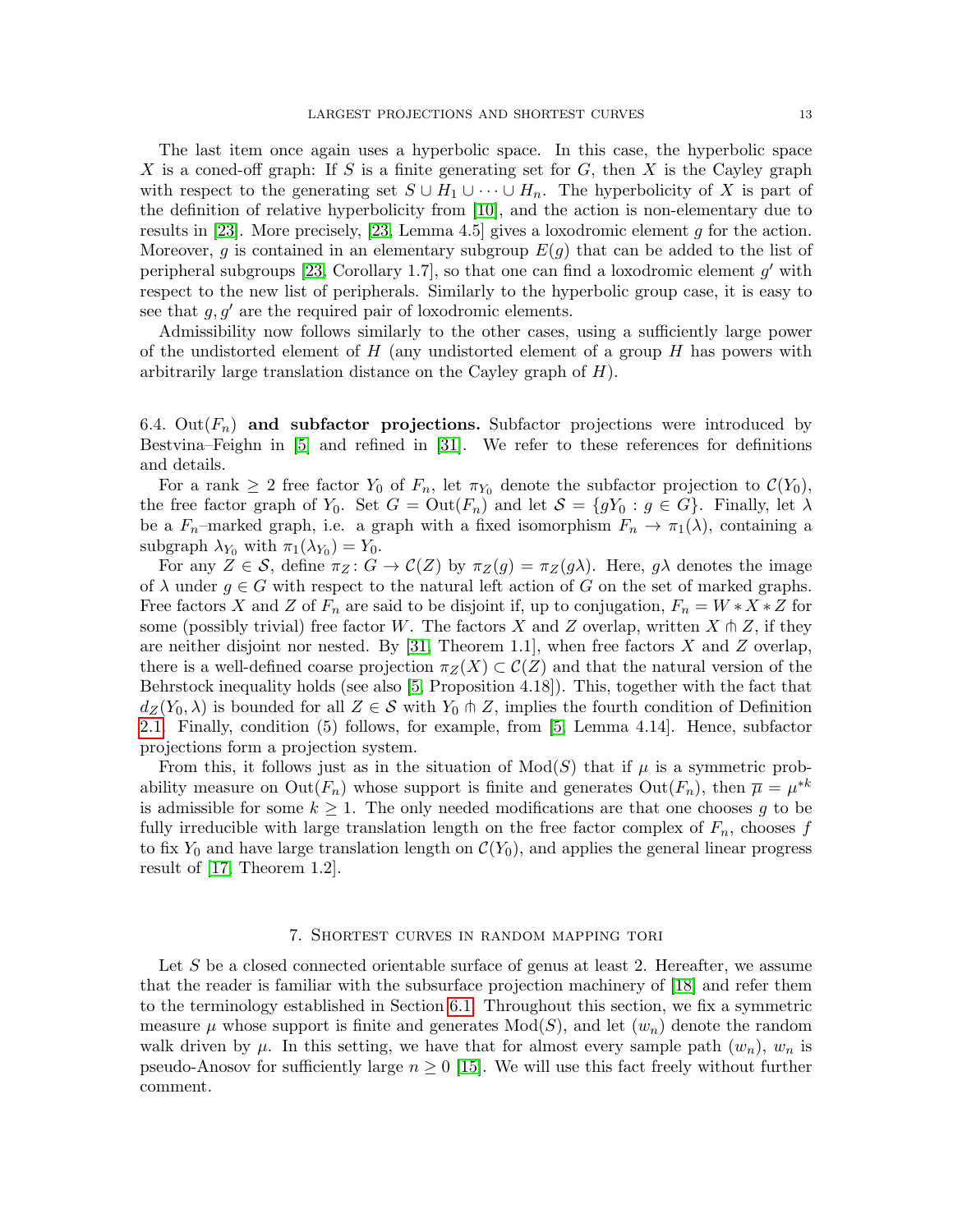For a pseudo-Anosov  $f \in Mod(S)$ , let  $\lambda^+(f)$  and  $\lambda^-(f)$  denote its stable and unstable laminations. For a subsurface  $Y$  of  $S$ , define

$$
d_Y(f) = d_Y(\lambda^+(f), \lambda^-(f)),
$$

to be the distance in the curve graph of Y between the projections of the stable and unstable laminations of f. Note that by invariance of the laminations,  $d_{f^{i}Y}(f) = d_{Y}(f)$  for all  $i \in \mathbb{Z}$ . See [\[18,](#page-18-3) [21\]](#page-18-21) for details. When Y is an annulus about the curve  $\alpha$ , we use the notation  $d_{\alpha}$ rather than  $d_Y$ . For a curve  $\alpha$  in S, let  $\mathcal{Y}_\alpha$  be the (nonannular) subsurfaces with  $\alpha$  as a boundary component. Finally, in the following proposition we will need to make use of the bounded geodesic image theorem of [\[18\]](#page-18-3). This states that there is a constant  $M > 0$  such that if  $\gamma$  is a geodesic in the curve graph  $\mathcal{C}(S)$  that does not meet the 1–neighborhood of  $\partial X$  for some subsurface X of S, then the diameter of the projection of  $\gamma$  to  $\mathcal{C}(X)$  is at most M.

When writing expressions such as  $\sum_{Z\subset X}$ , for X a subsurface, we mean that we are summing over all isotopy classes of (essential) subsurfaces of  $X$ . Recall that the notation  $\{\{x\}\}\$ L denotes x if  $x \geq L$  and 0 otherwise. Using Theorem [1.1](#page-0-0) for mapping class groups, we can prove the following:

<span id="page-13-0"></span>**Proposition 7.1.** For the random walk  $(w_n)$  on  $Mod(S)$  as above, there are  $K_2, C_2 \geq 1$ such that

(1)  $\mathbb{P}(\sup_{X \subsetneq S} \sum_{Z \subset X} \{\{d_Z(w_n)\}\}_{K_2} \leq C_2 \cdot \log(n)) \to 1$ , as  $n \to \infty$ . (2)  $\mathbb{P}\left(\exists \text{ a curve } \alpha_n \text{ in } S: d_{\alpha_n}(w_n) \geq C_2^{-1} \cdot \log(n) \text{ and } \sup_{X \in \mathcal{Y}_{\alpha_n}} d_X(w_n) \leq K_2\right) \rightarrow 1,$  $a\grave{s} n \to \infty.$ 

*Proof.* The main idea of the argument is that the quantities  $d_Y(w_n)$  are typically closely related to the distances  $d_Y(1, w_n)$ , as studied in the first part of the paper. Hence, we first prove the corresponding statements for  $d_Y(1, w_n)$ , and then we will translate them into statements about  $d_Y(w_n)$ . Just as in Section [6.1,](#page-10-1) it suffices to assume that the measure  $\mu$ is admissible.

Item 1 for the  $d_Y(1, w_n)$  is [\[30,](#page-18-11) Lemma 5.12].

Item 2 for the  $d_Y(1, w_n)$  is a slight variation of Theorem [4.3,](#page-8-1) and can be shown by modifying the proof as follows. We fix Y to be an annular subsurface with core curve  $\alpha$ . For any subsurface  $Z \subset S$  (including the case  $Z = S$ ),  $\pi_Z(g) \subset C(Z)$  is the subsurface projection of  $g\lambda$ , where  $\lambda$  is a fixed marking chosen to contain  $\alpha$ . As in Section [6.1,](#page-10-1) we have  $\text{diam}(\pi_Z(g)) \leq L$  for all  $Z \subseteq S$ . Recall that the first step we took in Section [4](#page-5-0) is to choose some  $x_n \in G = \text{Mod}(S)$  whose most important property is that  $d_Y(1, x_n) \geq \epsilon_2 \log(n)$ . In this case, we want 3 large projections instead of 1, and 2 of them will serve as "buffer" for the "middle" one. We now fix once and for all  $g \in Mod(S)$  so that  $d_{\mathcal{C}(S)}(x,gx) \geq 10$ for all  $x \in \mathcal{C}(S)$  (in particular  $g^{\pm 1}Y'$   $\pitchfork$  Y for  $Y' = Y$  or Y' disjoint from Y), and choose  $x_n = s_n g t_n g u_n$  so that

- (1)  $p_n := \mathbb{P}(w_k = x_n) \geq n^{\epsilon_1 \log c},$
- (2)  $s_n, t_n, u_n$  are powers of Dehn twists around  $\alpha$ ,
- (3)  $d_Y(1, s_n), d_Y(1, t_n), d_Y(1, u_n) \geq \epsilon_2 \log n$ , for some fixed  $\epsilon_2 > 0$ .

We then define  $W_i, L_i, R_i, Y_i$  as in Subsection [4.2.](#page-6-2) Similarly to the claim below Figure [2,](#page-7-0) one can show that if  $Y_i = 1$  and n is sufficiently large, then  $d_Z(1, w_n)$  is log–large whenever Z is one of the annuli  $w_i Y$ ,  $w'_i Y = w_i s_n g Y$ , or  $w_i s_n g t_n g Y$ , and that, moreover, all projection distances to subsurfaces X contained in the complement of  $w_i'Y$  are uniformly bounded.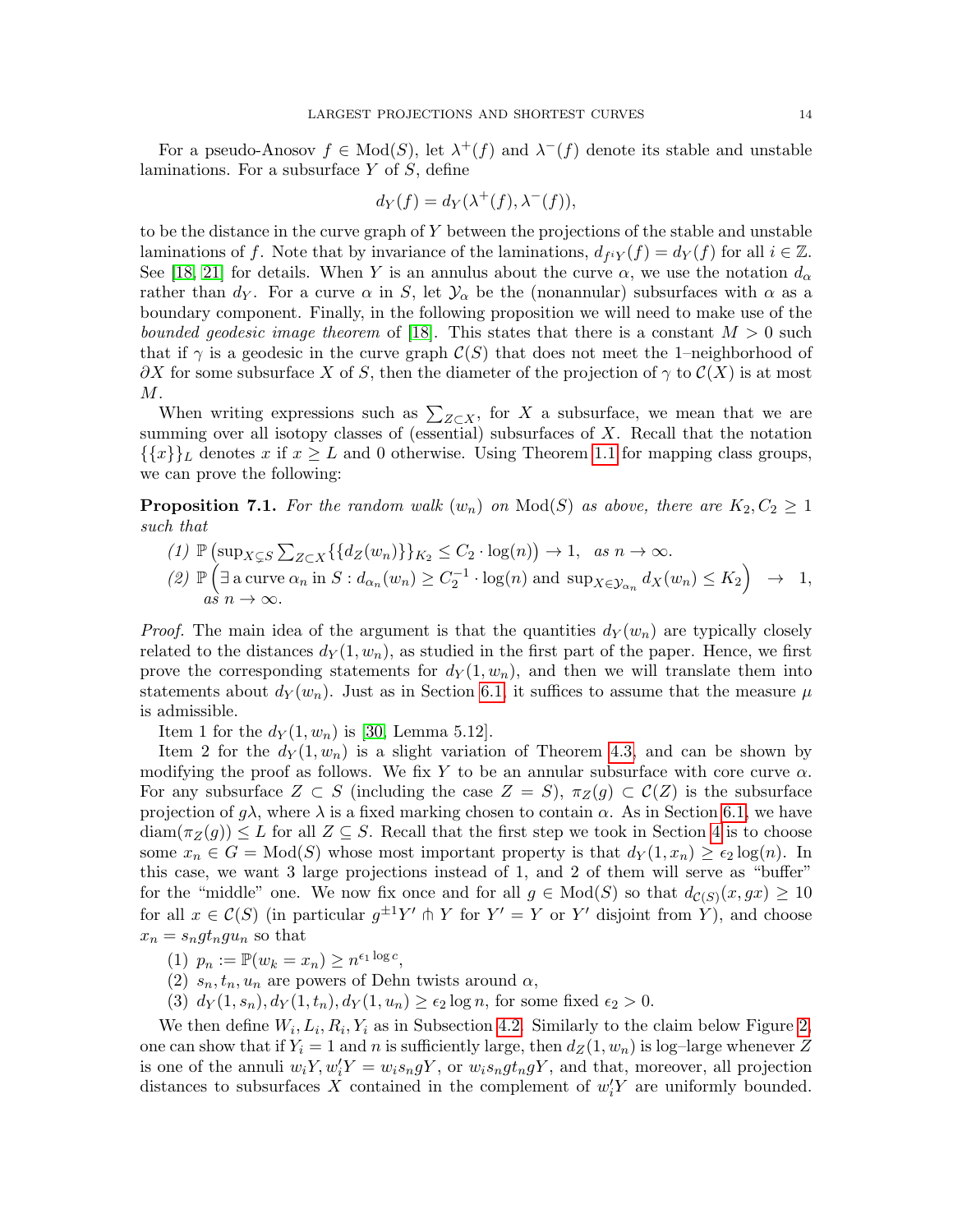In fact, we are in the situation where  $w_n$  can be written as a product of group elements  $g_1g_2...g_7$  (where  $g_1 = w_i$ ,  $g_2 = s_n$ ,  $g_3 = g$ ,  $g_4 = t_n$ ,  $g_5 = g$ ,  $g_6 = u_n$ ) so that for k odd we have that  $g_k Y \oplus Y$  and  $g_k$  has controlled projection on Y, while for k even we have that  $g_k$  is a large power of a Dehn twist supported of Y. Just as before, in this situation the projections created by the even  $g_k$  "persist." Similarly, if X is contained in the complement of  $w'_iY = g_1g_2g_3Y$ , then, first of all,  $X \pitchfork g_1Y$  and  $X \pitchfork g_1 \ldots g_5Y$  because of our hypothesis on g. Then, by the triangle inequality,

$$
d_X(1, w_n) \le d_X(1, g_1) + d_X(g_1, g_1 \dots g_5) + d_X(g_1 \dots g_5, w_n) + 2L,
$$

where the middle term is at most  $d_{X}(g^{-1},g) + 2L$ , for X' a subsurface contained in the complement of Y. Indeed, since X is disjoint from  $g_1g_2g_3Y$ ,  $X' = (g_1g_2g_3)^{-1}X$  is disjoint from Y. Hence,  $d_X(g_1, g_1 \ldots g_5) = d_{X'}(g_3^{-1}g_2^{-1}, g_4g_5) = d_{X'}(g^{-1}, g)$ , where we have used that  $g_2$  and  $g_4$  are twists about  $\alpha$  and that  $\alpha \subset \lambda$ , so that  $\text{diam}(\pi_{X'}(\lambda) \cup \pi_{X'}(g_2^{-1}\lambda)) \leq 2L$ and  $\pi_{X}(g_4g_5) = g_4\pi_{X}(g_5) = \pi_{X}(g_5)$ . Since this middle term is uniformly bounded, we just need to bound the other two terms. We will focus on the first term, as the last term is handled similarly. Now if  $d_X(1, g_1)$  is larger than  $B + L$  (where B is from the Behrstock inequality stated in Section [6.1\)](#page-10-1) then  $d_X(1, g_1\partial Y)$  is larger than B and so  $d_{g_1Y}(1, \partial X) \leq B$ . But  $\partial X$  and  $w_i' \partial Y$  are disjoint and so the Lipschitz property of subsurface projections implies that  $d_{g_1Y}(1, w_i') \leq B + L$ , contradicting that the log-large projection to  $g_1Y$  persists.

With our current setup, Lemma [4.1](#page-6-0) holds as stated, for the same reason that  $W_i, L_i, R_i$ are independent, and Proposition [4.2](#page-6-1) also holds with a similar proof based on alternating small and large projections as above. These are all the needed ingredients to conclude the proof that, given a large n, with high probability there exists i with  $Y_i = 1$ , as we did for Theorem [4.3.](#page-8-1)

We now translate the statement for the  $d_Y(1, w_n)$  into a statement for the  $d_Y(w_n)$ . We being by showing that, with probability going to 1, for any proper subsurface  $X$  of  $S$ , we have  $d_X(w_n) \leq 3 \sup_i d_{w_n^i X}(1, w_n) + 2M + 2L$ , were M is the constant from the bounded geodesic image theorem. This in particular will prove item 1.

We regard  $w_n$  as a product of two shorter random walks  $u_n$ ,  $v_n$ , of length approximately  $n/2$  each. As explained in, e.g., [\[16,](#page-18-22) Lemma 23], the following is a consequence of results in [\[14\]](#page-18-0) and [\[19\]](#page-18-2). With probability going to 1 as  $n$  goes to infinity,

- $w_n$  acts hyperbolically on  $C(S)$  with (quasi-)axis  $A_n$ ,
- writing  $\gamma = [\pi_S(1), \pi_S(w_n)], \gamma' = [\pi_S(1), \pi_S(w_n)],$  and  $\gamma'' = u_n \cdot [\pi_S(1), \pi_S(v_n)],$  the axis  $A_n$  has Hausdorff distance  $O(\log n)$  from both

$$
\bigcup w_n^k \cdot \gamma \quad \text{and} \quad \bigcup w_n^k \cdot (\gamma' \cup \gamma''),
$$

where with a slight abuse of notation we regarded the various  $\pi_S(\cdot)$  as vertices of  $\mathcal{C}(S),$ 

• and each of  $\gamma$ ,  $\gamma'$ , and  $\gamma''$  have length at least  $\epsilon' n$  for some uniform  $\epsilon' > 0$ .

Going forward, we will assume that  $w_n$  has this form.

Now if  $d_X(w_n) \geq 2M$ , then the bounded geodesic image theorem implies that  $\partial X$  lies within a uniformly bounded distance from the axis  $A_n$ . Hence, there is an  $i \in \mathbb{Z}$  such that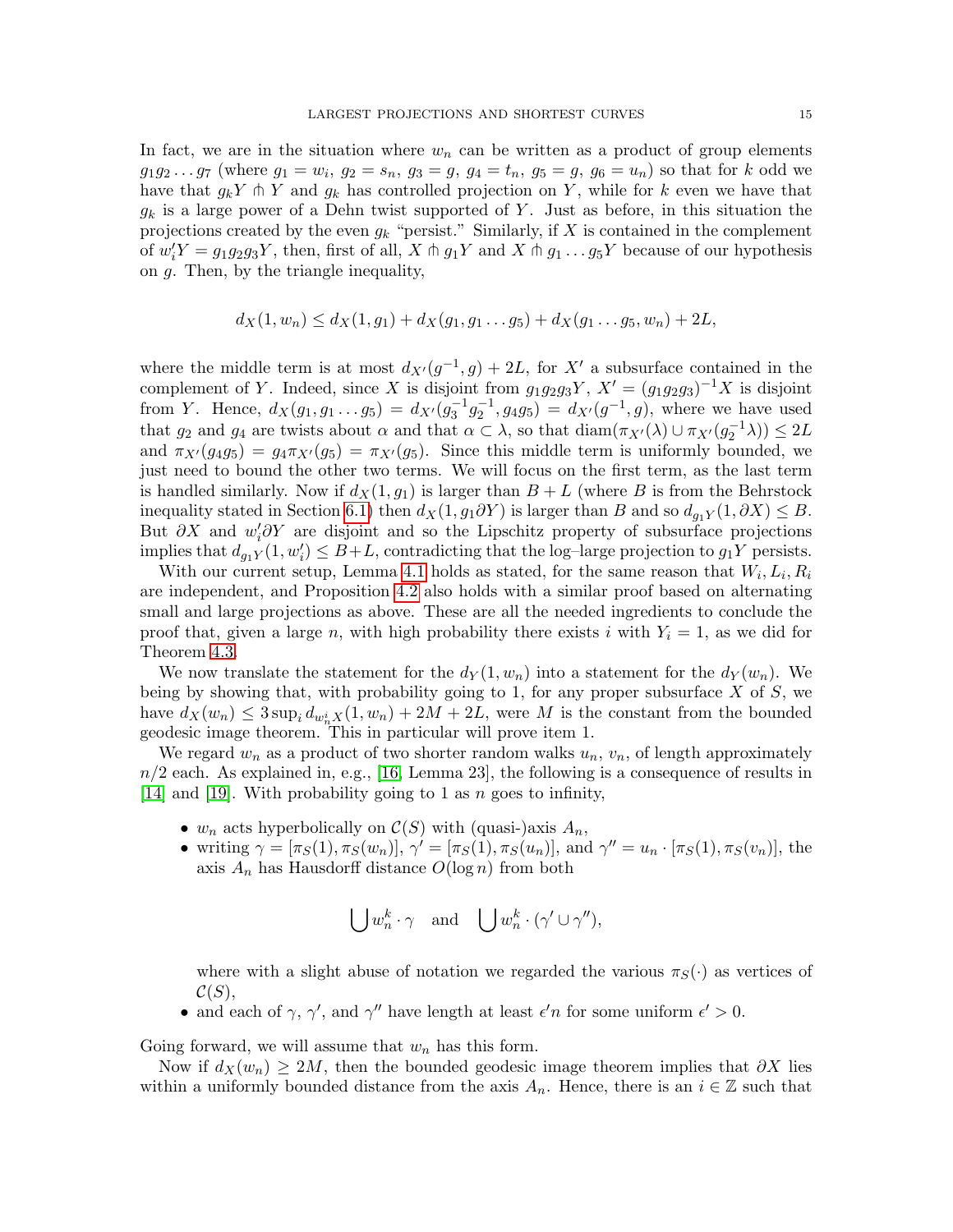the boundary of  $X_i = w_n^i X$  has bounded distance from  $\gamma$ , and we see that

$$
d_X(w_n) = d_{X_i}(w_n)
$$
  
\n
$$
\leq d_{X_i}(\lambda^-(w_n), w_n^{-1}) + d_{X_i}(w_n^{-1}, w_n^2) + d_{X_i}(w_n^2, \lambda^+(w_n)) + 2L
$$
  
\n
$$
\leq M + 3 \sup_i d_{X_i}(1, w_n) + M + 2L,
$$

where the last inequality follows from the triangle inequality and another applications of the bounded geodesic image theorem. In a bit more detail, with our setup, the geodesics from  $w_n^{-1}$  to  $\lambda^-(w_n)$  and from  $w_n^2$  to  $\lambda^+(w_n)$  have  $\mathcal{C}(S)$ -distance from  $\partial X_i$  growing linearly in n since the length of  $\gamma$  is greater than  $\epsilon' n$  and  $d_{\mathcal{C}(S)}(w_n^i, A_n) = O(\log(n))$  for  $i \in \mathbb{Z}$ . Hence, the bounded geodesic image theorem implies that, with probability going to 1, their images in  $\mathcal{C}(X_i)$  have diameter at most M.

Let us now prove item 2. Using what we have already shown applied to the random walk  $u_n$ , with probability going to 1 as n goes to infinity, there is a curve  $\alpha$  on S such that for some  $1 \leq i < n$  and  $\epsilon, K > 0$ :

- the axis of  $w_n$  has the form described above,
- for  $h \in \{u_i, u_i s_n g, u_i s_n g t_n g\}$ , each projection  $d_{h\alpha}(1, u_n)$  is greater than  $\epsilon \log(n)$  and  $d_X(1, u_n) \leq K$  for all X disjoint from  $u_i s_n g \cdot \alpha$ , and
- for  $h \in \{u_i, u_i s_n g, u_i s_n g t_n g\}$ , each projection  $d_{h\alpha}(v_n^{-1}, 1)$  and  $d_{h\alpha}(u_n, w_n)$  is bounded by  $\epsilon/10 \log(n)$ .

The third item holds because of an application of Proposition [3.2](#page-4-2) and a simple conditioning argument. We explain the bound on the term  $d_{h\alpha}(u_n, w_n)$  and leave the other to the reader. Let  $\mathcal{Y}_n = \{f \in Mod(S) : \exists Y = Y(f) \text{ annulus with } d_Y(1, f) \geq \epsilon \log n\}.$  The probability that the third item holds is at least

$$
\sum_{f \in \mathcal{Y}_n} \mathbb{P}(d_{Y(f)}(u_n, w_n) \le \epsilon/10 \log(n)) \mathbb{P}(u_n = f)
$$
  
= 
$$
\sum_{f \in \mathcal{Y}_n} \mathbb{P}(d_{f^{-1}Y(f)}(1, v_n) \le \epsilon/10 \log(n)) \mathbb{P}(u_n = f)
$$

The terms  $\mathbb{P}(d_{f^{-1}Y(f)}(1,v_n) \leq \epsilon/10 \log n)$  are arbitrarily close to 1 as n goes to  $\infty$  by Proposition [3.2,](#page-4-2) and  $\sum_{f \in \mathcal{Y}_n} \mathbb{P}(u_n = f) = \mathbb{P}(u_n \in \mathcal{Y}_n)$  goes to 1 by the version of item 2 that we proved above (if  $\epsilon$  is sufficiently small).

We are now ready to conclude: by the second and third bullet points and the triangle inequality, for any  $n$  large enough we have

$$
d_{h\alpha}(v_n^{-1}, w_n) \ge 8\epsilon/10 \log(n) - 2L,
$$

for each  $h \in \{u_i, u_i s_n g, u_i s_n g t_n g\}$  with probability going to 1, as  $n \to \infty$ . Just as in our previous application of the bounded geodesic image theorem, since  $\gamma''$  has length at least  $\epsilon' n$ , each of  $h\alpha$  (for h as above) is at bounded distance from  $\gamma'$ , and the distances from both  $v_n^{-1}$  and  $w_n$  to the axis  $A_n$  is  $O(\log(n))$ , we get that  $d_{h\alpha}(w_n) \geq 8\epsilon/10 \log(n)$  –  $2L - 2M$ . Now exactly as in the first part of the proof, the 3 large projections to ha for  $h \in \{u_i, u_i s_n g, u_i s_n g t_n g\}$  guarantee that  $d_X(w_n)$  is uniformly bounded whenever X is a subsurface of S disjoint from  $u_i s_n g \cdot \alpha$ . This completes the proof.

Informally, Proposition [7.1](#page-13-0) controls the size of subsurface distances along the axis of the random pseudo-Anosov  $w_n$ . These distances in turn control the lengths of curves in the hyperbolic manifold  $M(w_n)$ .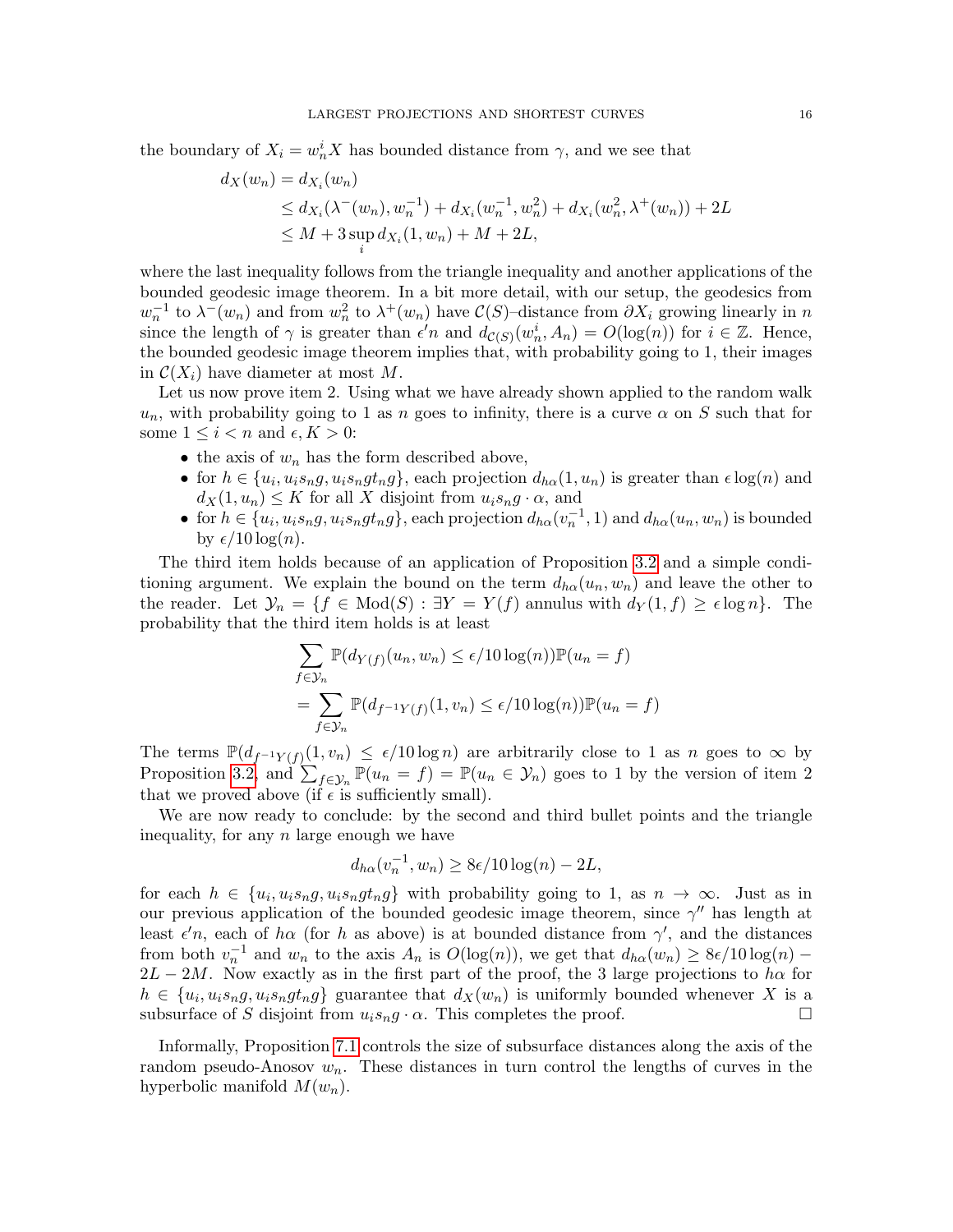Length estimates. Following Minsky [\[21\]](#page-18-21), we set

$$
\omega_{\alpha}(f) = d_{\alpha}(f) + i \cdot (1 + \sum_{Y \in \mathcal{Y}_{\alpha}} \{ \{ d_Y(f) \} \}_{K_3}),
$$

for some constant  $K_3 \geq 0$  as determined in [\[21\]](#page-18-21). By [\[21,](#page-18-21) Section 9.5], we may suppose that  $K_3 \geq K_2$  for  $K_2$  as in Proposition [7.1.](#page-13-0)

For a pseudo-Anosov  $f \in Mod(S)$ , the complex length of  $\alpha$  in the hyperbolic mapping torus  $M(f)$  is

$$
\lambda_{\alpha}(f) = \ell_{\alpha}(f) + i \cdot \theta_{\alpha}(f),
$$

where  $\ell_{\alpha}(f)$  is the usual hyperbolic length of  $\alpha$  in  $M(f)$  and  $\theta_{\alpha}(f) \in (-\pi, \pi]$  is rotation part of  $\alpha$ . Recall that we are interested in smallest  $l_{\alpha}(w_n)$  along the random walk  $(w_n)$ .

We regard  $\omega_{\alpha}(f)$  and  $2\pi i/\lambda_{\alpha}(f)$  as points in the upper-half plane model of the hyperbolic plane H. The following theorem is part of the Brock–Canary–Minsky proof of Thurston's Ending Lamination Conjecture [\[7\]](#page-17-6):

<span id="page-16-0"></span>**Theorem 7.2** (Length Bound Theorem [\[7\]](#page-17-6)). There are  $D, \epsilon \geq 0$ , depending only of S, such that for any pseudo-Anosov  $f \in Mod(S)$  and any curve  $\alpha$  in S with  $\ell_{\alpha}(f) \leq \epsilon$ .

$$
d_{\mathbb{H}}\left(\omega_{\alpha}(f), \frac{2\pi i}{\lambda_{\alpha}(f)}\right) \leq D.
$$

Moreover, if  $|\omega_{\alpha}| \geq M$ , for  $M \geq 0$  depending only on S, then  $\ell_{\alpha}(f) \leq \epsilon$ .

<span id="page-16-1"></span>Corollary 7.3. With notation as above and the hypotheses of Theorem [7.2,](#page-16-0) there is a  $D_1 \geq 0$  such that

(1) 
$$
D_1^{-1} \cdot \frac{2\pi S_{\alpha}(f)}{d_{\alpha}^2(f) + S_{\alpha}^2(f)} \leq \ell_{\alpha}(f) \leq D_1 \cdot \frac{2\pi S_{\alpha}(f)}{d_{\alpha}^2(f) + S_{\alpha}^2(f)},
$$

where  $S_{\alpha}(f) = 1 + \sum_{Y \in Y_{\alpha}} \{\{d_Y(f)\}\}_{K_3}$ .

*Proof.* Using Theorem [7.2](#page-16-0) together with the H isometry  $z \to -1/z$ , we have

$$
d_{\mathbb{H}}\left(\frac{-1}{\omega_{\alpha}(f)}, \frac{i \cdot \lambda_{\alpha}(f)}{2\pi}\right) \leq D.
$$

However, if  $d_{\mathbb{H}}(z_1, z_2) \leq D$ , then  $|\log(\frac{\Im z_1}{\Im z_2})| \leq D$ . Since  $\Im(-1/\omega_\alpha(f)) = S_\alpha/(d_\alpha^2(f) + S_\alpha^2(f))$ and  $\Im(i \cdot \lambda_{\alpha}(f)/2\pi) = \ell_{\alpha}(f)/2\pi$ , setting  $D_1 = e^D$  completes the proof.

Proof of Theorem [1.3.](#page-2-1) We break the proof into 3 steps:

**Step 1:** There is a constant  $C_3 > 0$ , depending only on S, such that with probability going to 1, there is a curve  $\alpha_n$  in S with  $\ell_{\alpha_n}(w_n) \leq \frac{C_3}{\log^2(n)}$ .

To see this, note that by item (2) of Proposition [7.1,](#page-13-0) with probability approaching 1, there is a curve  $\alpha_n$  such that  $d_{\alpha_n}(w_n) \geq C_2^{-1} \cdot \log(n)$  and  $\sup_{Y \in \mathcal{Y}_{\alpha_n}} d_Y(w_n) \leq K_2$ . By Corollary [7.3,](#page-16-1)

(2) 
$$
\ell_{\alpha_n}(w_n) \le D_1 \cdot \frac{2\pi}{d_{\alpha}^2 + 1} \le D_1 \cdot \frac{2\pi}{C_2^{-1} \cdot \log^2(n) + 1},
$$

where we have used that  $K_3 \geq K_2$ . This completes Step 1.

**Step 2:** There is a constant  $C_4 > 0$ , depending only on S, such that with probability going to 1,  $\ell_{\alpha}(w_n) \geq \frac{C_4}{\log^2(n)}$  for any curve  $\alpha$  in S.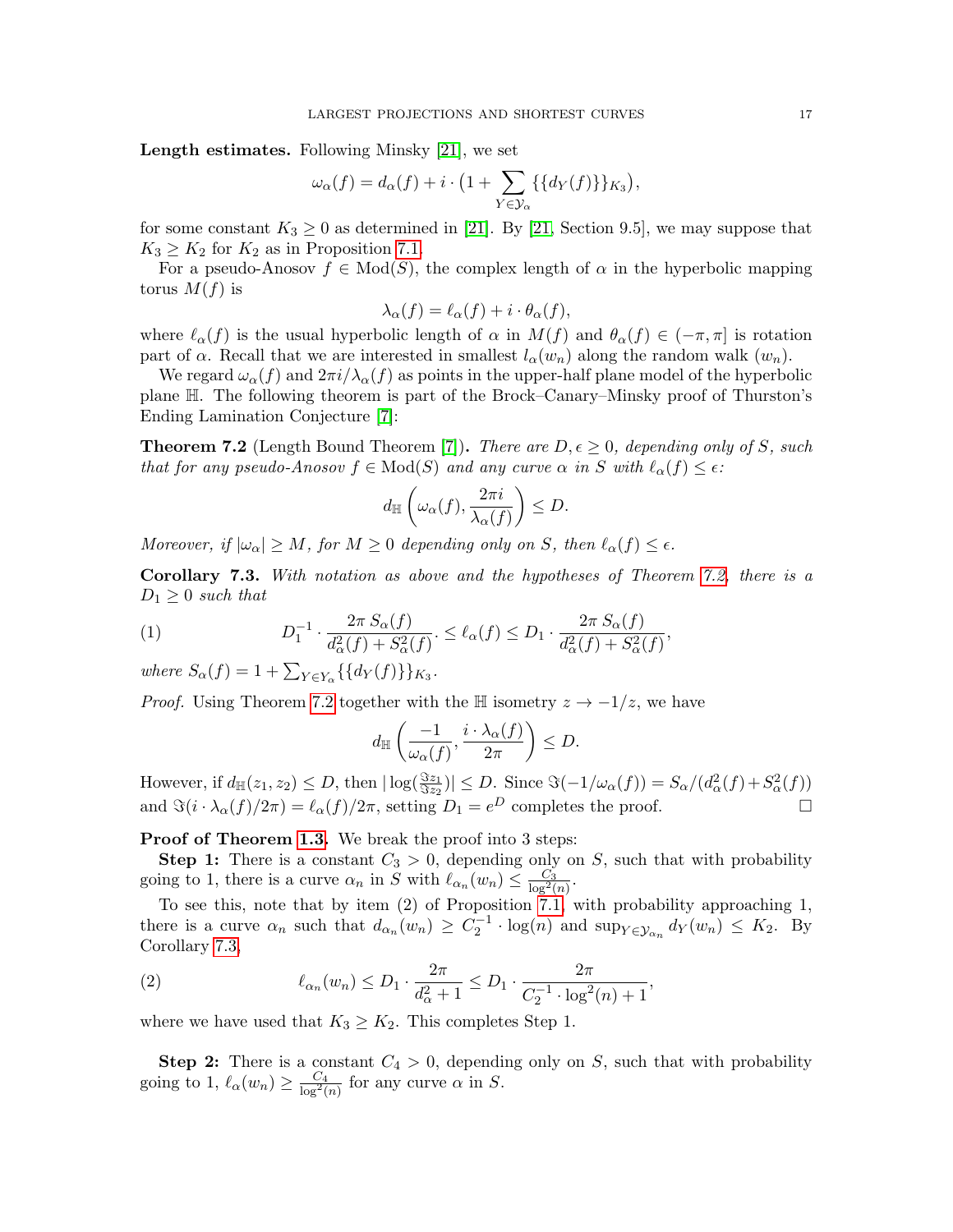By item (1) of Proposition [7.1,](#page-13-0) for all subsurface Y of S,  $\sup_{Y \subsetneq S} \sum_{Z \subset Y} {\{\{d_Z(w_n)\}\}}_{K_2} \leq$  $C_2 \cdot \log(n)$  with probability going to 1. Hence, with probability going to 1,

$$
\ell_{\alpha}(w_n) \ge D_1^{-1} \cdot \frac{2\pi S_{\alpha}(w_n)}{d_{\alpha}^2(w_n) + S_{\alpha}^2(w_n)} \ge C_2^{-2} D_1^{-1} \cdot \frac{2\pi}{\log^2(n)}.
$$

This finishes Step 2.

**Step 3:** With probability going to 1,  $sys(M(w_n))$  is realized by a geodesic  $q_n$  that is isotopic to a curve  $\beta_n$  in the fiber S.

By Step 1, we know that, with probability approaching 1,  $sys(M(w_n)) \rightarrow 0$ . Hence, it suffices to show that any sufficiently short geodesic in a hyperbolic fibered 3-manifold M with fiber S is isotopic to a curve in S. This is an easy consequence of  $[6, \text{ Lemma } 2.1],$  $[6, \text{ Lemma } 2.1],$ but an older argument that uses well-known results in the theory of Kleinian groups was already known to experts. We now sketch the argument.

First, any primitive geodesic  $g$  which is sufficiently short (depending only on  $S$ ) must be homotopic into S. Otherwise, g meets the image of any map  $f: S \to M$  homotopic to the fiber. (In fact, q has nonzero algebraic intersection number with  $S$ .) In particular, q meets the image of a pleated surface  $f: S \to M$  (see [\[33,](#page-18-7) [32\]](#page-18-23)). As in [\[21,](#page-18-21) Section 3.22], for any  $\epsilon_1 \geq 0$  there is an  $\epsilon_2 < \epsilon_1$  such that

$$
f(S_{\lbrack\epsilon_1,\infty)})\subset M_{\lbrack\epsilon_2,\infty)},
$$

where  $N_{\epsilon,\infty}$  is the  $\epsilon$ -thick part of N, i.e. where the injectivity radius is greater than  $2\epsilon$ . Fix  $\epsilon_1$  less than the 3-dimensional Margulis constant. (See [\[32\]](#page-18-23)). If g has length less than  $\epsilon_2$ , then by the thick-thin decomposition of S, there is a closed curve  $\gamma$  on S with length less than  $\epsilon_1$  whose image in M meets g. The Margulis Lemma [\[32,](#page-18-23) Chapter 5.10.1] implies that g and  $\gamma$  (at their intersection point) generate a virtually cyclic subgroup  $\pi_1(M)$ . This, however, contradicts that  $\gamma$  and g cannot be homotopic up to powers.

Now since g is homotopic into S, it lifts to the cover  $\overline{M}$  corresponding to S. Since  $\widetilde{M} \cong S \times \mathbb{R}$ , a theorem of Otal [\[24\]](#page-18-24) implies that if g is sufficiently short, then it is isotopic to a curve  $\beta$  in S. This completes the proof of Step 3 and of the theorem. to a curve  $\beta$  in S. This completes the proof of Step 3 and of the theorem.

#### **REFERENCES**

- <span id="page-17-4"></span>[1] T. Aougab, S. J. Taylor, and R. C. Webb. Effectivizing the Masur–Minsky distance formulas and applications to hyperbolic 3-manifolds. In preparation, April 2017.
- <span id="page-17-5"></span>[2] J. Behrstock. Asymptotic geometry of the mapping class group and Teichmüller space. Geom. Topol., 10:1523–1578, 2006.
- <span id="page-17-2"></span>[3] J. Behrstock, M. F. Hagen, and A. Sisto. Hierarchically hyperbolic spaces I: curve complexes for cubical groups. To appear in Geom. Topol., 2014.
- <span id="page-17-3"></span>[4] J. Behrstock, M. F. Hagen, and A. Sisto. Hierarchically hyperbolic spaces II: combination theorems and the distance formula. arXiv:1509.00632, 2015.
- <span id="page-17-1"></span>[5] M. Bestvina and M. Feighn. Subfactor projections. J. Topol., 2014.
- <span id="page-17-7"></span>[6] I. Biringer and J. Souto. Ranks of mapping tori via the curve complex. To appear in J. Reine Angew. Math., 2017.
- <span id="page-17-6"></span>[7] J. Brock, R. Canary, and Y. Minsky. The classification of Kleinian surface groups, II: The ending lamination conjecture. Ann. of Math., 176(1):1–149, 2012.
- <span id="page-17-0"></span>[8] D. Calegari and J. Maher. Statistics and compression of scl. Ergodic Theory and Dynamical Systems, 35(01):64–110, 2015.